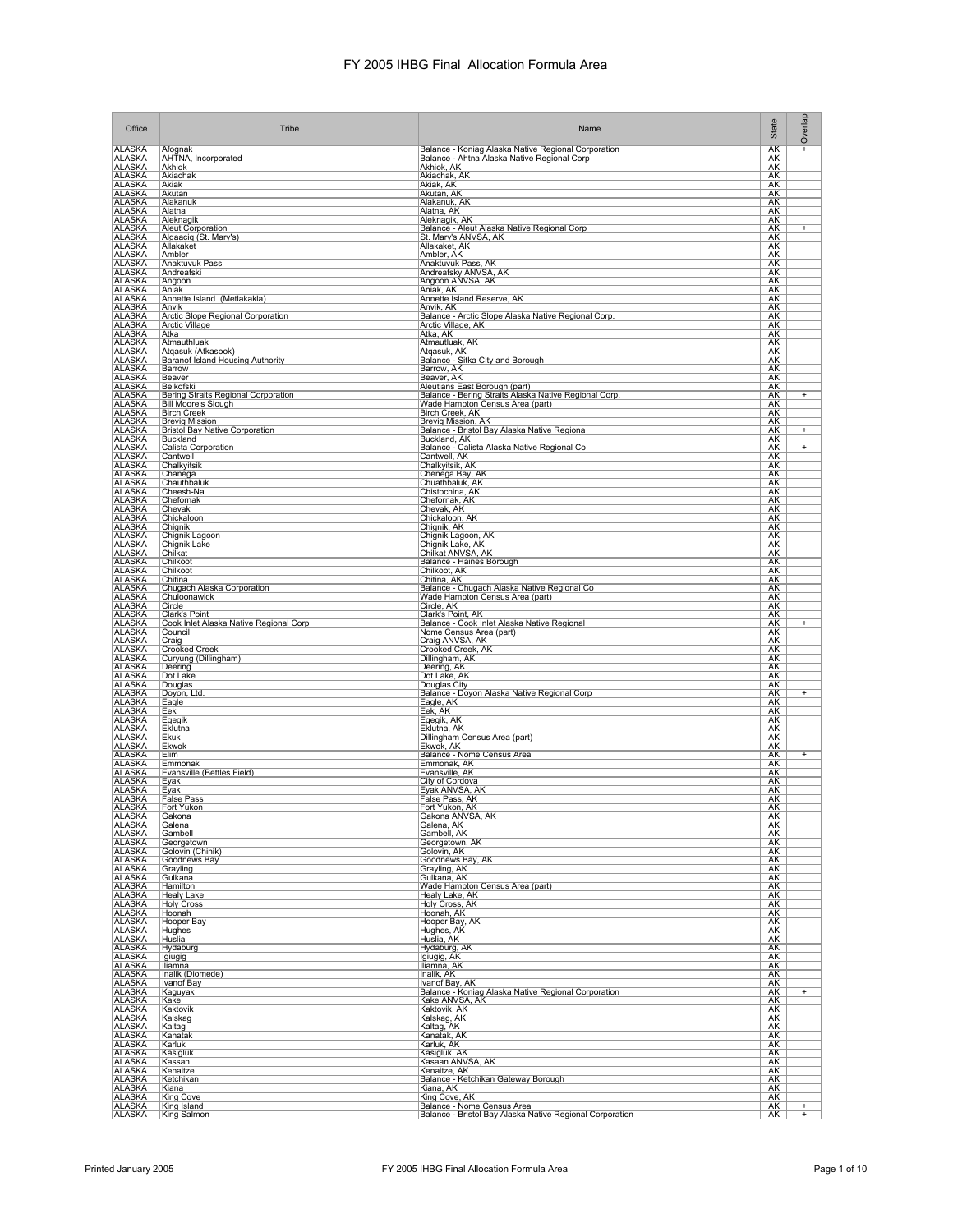| Office                         | Tribe                             | Name                                                                   | State     | Overlap        |
|--------------------------------|-----------------------------------|------------------------------------------------------------------------|-----------|----------------|
| <b>ALASKA</b>                  | Kipnuk                            | Kipnuk, AK                                                             | <b>AK</b> |                |
| <b>ALASKA</b>                  | Kivalina                          | Kivalina, AK                                                           | AK        |                |
| <b>ALASKA</b>                  | Klawock                           | Klawock ANVSA, AK                                                      | AK        |                |
| <b>ALASKA</b>                  | Kluti Kaah (Copper Center)        | Copper Center, AK                                                      | AK        |                |
| <b>ALASKA</b>                  | Knik                              | Knik ANVSA, AK                                                         | AΚ        |                |
| <b>ALASKA</b>                  | Kobuk                             | Kobuk, AK                                                              | AK        |                |
| <b>ALASKA</b>                  | Kokhanok                          | Kokhanok, AK                                                           | AK        |                |
| <b>ALASKA</b>                  | Koliganek                         | New Koliganek, AK                                                      | AK        |                |
| <b>ALASKA</b>                  | Kongiganak                        | Kongiganak, AK                                                         | AK        |                |
| <b>ALASKA</b>                  | Koniag, Incorporated              | Balance - Koniag Alaska Native Regional Corporation                    | AK        | $\overline{+}$ |
| <b>ALASKA</b>                  | Kotlik                            | Kotlik, AK                                                             | AK        |                |
| <b>ALASKA</b>                  | Kotzebue                          | Kotzebue, AK                                                           | AK        |                |
| <b>ALASKA</b>                  | Koyuk                             | Koyuk, AK                                                              | AΚ        |                |
| <b>ALASKA</b>                  | Koyukuk                           | Koyukuk, AK                                                            | AK        |                |
| <b>ALASKA</b>                  | Kwethluk                          | Kwethluk, AK                                                           | AK        |                |
| <b>ALASKA</b>                  | Kwigillingok                      | Kwigillingok, AK                                                       | AK        |                |
| <b>ALASKA</b>                  | Kwinhagak (Quinhagak)             | Kwinhagak, AK                                                          | AK        |                |
| <b>ALASKA</b>                  | Larsen Bay                        | Larsen Bay, AK                                                         | AK        | $\overline{+}$ |
| <b>ALASKA</b>                  | Lesnoi (Woody Island)             | Balance - Koniag Alaska Native Regional Corporation                    | AK        |                |
| <b>ALASKA</b>                  | Levelock                          | Levelock, AK                                                           | AK        |                |
| <b>ALASKA</b>                  | Lime Village                      | Bethel Census Area (part)                                              | AΚ        |                |
| <b>ALASKA</b>                  | Lower.Kalskag                     | Lower Kalskag, AK                                                      | AK        |                |
| <b>ALASKA</b><br><b>ALASKA</b> | Manley Hot Springs<br>Manokotak   | Manley Hot Springs, AK<br>Manokotak, AK                                | AK<br>AK  |                |
| <b>ALASKA</b>                  | Marshall                          | Marshall, AK                                                           | AK        |                |
| <b>ALASKA</b>                  | Mary's Igloo                      | Nome Census Area (part)                                                | AK        |                |
| <b>ALASKA</b>                  | McGrath                           | McGrath, AK                                                            | AK        |                |
| <b>ALASKA</b>                  | Mekoryuk                          | Mekoryuk, AK                                                           | AK        |                |
| <b>ALASKA</b>                  | Mentasta                          | Mentasta Lake, AK                                                      | AK        |                |
| <b>ALASKA</b>                  | Minto                             | Minto, AK                                                              | AΚ        |                |
| <b>ALASKA</b>                  | Mountain Village (Asa'Carsarmiut) | Mountain Village, AK                                                   | AK.       |                |
| <b>ALASKA</b>                  | Naknek                            | Naknek, AK                                                             | AK        |                |
| <b>ALASKA</b>                  | <b>NANA Corporation</b>           | Balance - NANA Alaska Native Regional Corporation                      | AK        |                |
| <b>ALASKA</b>                  | Nanwelek (English Bay)            | Nanwalek, AK                                                           | AΚ        |                |
| <b>ALASKA</b>                  | Napaimute                         | Bethel Census Area (part)                                              | AK        |                |
| <b>ALASKA</b>                  | Napakiak                          | Napakiak, AK                                                           | AK        |                |
| <b>ALASKA</b>                  | Napaskiak                         | Napaskiak, AK                                                          | AK        |                |
| <b>ALASKA</b>                  | Nelson Lagoon                     | Nelson Lagoon, AK                                                      | AΚ        |                |
| <b>ALASKA</b>                  | Nenana                            | Nenana, AK                                                             | AK        |                |
| <b>ALASKA</b>                  | New Stuyahok                      | New Stuyahok, AK                                                       | AK        |                |
| <b>ALASKA</b>                  | Newhalen                          | Newhalen, AK                                                           | AK        |                |
| <b>ALASKA</b>                  | Newtok                            | Newtok, AK                                                             | AK        |                |
| <b>ALASKA</b>                  | Nightmute                         | Nightmute, AK                                                          | AK        |                |
| <b>ALASKA</b>                  | Nikolai                           | Nikolai, AK                                                            | <b>AK</b> |                |
| <b>ALASKA</b>                  | Nikolski                          | Nikolski, AK                                                           | AK        |                |
| <b>ALASKA</b>                  | Ninilchik                         | Ninilchik, AK                                                          | AΚ        |                |
| <b>ALASKA</b>                  | Noatak                            | Noatak, AK                                                             | AK        |                |
| <b>ALASKA</b>                  | Nome                              | Balance - Nome Census Area                                             | AK        | $^{+}$         |
| <b>ALASKA</b>                  | Nondalton                         | Nondalton, AK                                                          | AK        |                |
| <b>ALASKA</b>                  | Noorvik                           | Noorvik, AK                                                            | AΚ        |                |
| <b>ALASKA</b><br><b>ALASKA</b> | Northway<br>Northway              | Northway, AK<br>see Balance - Doyon Alaska Native Regional Corporation | <b>AK</b> | $\overline{+}$ |
| <b>ALASKA</b>                  | Nuigsut                           | Nuigsut, AK                                                            | AK        |                |
| ALASKA                         | Nulato                            | Nulato, AK                                                             | AK        |                |
| <b>ALASKA</b>                  | Nunapitchuk                       | Nunapitchuk, AK                                                        | AΚ        |                |
| <b>ALASKA</b>                  | Ohogamiut                         | Wade Hampton Census Area (part)                                        | <u>АК</u> |                |
| <b>ALASKA</b>                  | Old Harbor                        | Old Harbor, AK                                                         | AK        |                |
| <b>ALASKA</b>                  | Orutsararmuit (Bethel)            | Bethel, AK                                                             | AK        |                |
| <b>ALASKA</b>                  | Oscarville                        | Oscarville, AK                                                         | AΚ        |                |
| ALASKA                         | Ouzinkie                          | Ouzinkie, AK                                                           | AK        |                |
| <b>ALASKA</b>                  | Paimiut                           | Wade Hampton Census Area (part)                                        | AK        |                |
| <b>ALASKA</b>                  | Pauloff Harbor Village            | Balance - Aleut Alaska Native Regional Corporation                     | AK        | $\ddot{}$      |
| <b>ALASKA</b>                  | Pedro Bay                         | Pedro Bay, AK                                                          | AΚ        |                |
| <b>ALASKA</b>                  | Perryville                        | Perryville, AK                                                         | AK        |                |
| <b>ALASKA</b>                  | Petersburg                        | Petersburg Census Area                                                 | AK        |                |
| <b>ALASKA</b>                  | <b>Pilot Point</b>                | Pilot Point ANVSA, AK                                                  | AK        |                |
| <b>ALASKA</b>                  | <b>Pilot Station</b>              | Pilot Station, AK                                                      | AK        |                |
| <b>ALASKA</b>                  | Pitka's Point                     | Pitkas Point, AK                                                       | <b>AK</b> |                |
| <b>ALASKA</b>                  | Platinum                          | Platinum, AK                                                           | AK        |                |
| <b>ALASKA</b>                  | Point Hope                        | Point Hope, AK                                                         | AK        |                |
| <b>ALASKA</b>                  | Point Lay                         | Point Lay, AK                                                          | AΚ        |                |
| <b>ALASKA</b>                  | Port Graham                       | Port Graham, AK                                                        | AK        |                |
| <b>ALASKA</b>                  | Port Heiden                       | Port Heiden, AK                                                        | AK        |                |
| <b>ALASKA</b>                  | Port Lions                        | Port Lions, AK                                                         | AK        |                |
| <b>ALASKA</b>                  | Portage Creek                     | Portage Creek, AK                                                      | AΚ        |                |
| <b>ALASKA</b>                  | Qagan Tayagungin (Sand Point)     | Sand Point, AK                                                         | AK        |                |
| <b>ALASKA</b>                  | Qawalangin (Unalaska)             | Unalaska, AK                                                           | AΚ        |                |
| <b>ALASKA</b>                  | Rampart                           | Rampart, AK                                                            | АK        |                |
| <b>ALASKA</b>                  | <b>Red Devil</b>                  | Red Devil, AK                                                          | AK        |                |
| ALASKA                         | Ruby                              | Ruby, AK                                                               | AK        |                |
| <b>ALASKA</b>                  | Russian Mission                   | Russian Mission, AK                                                    | <u>AK</u> |                |
| <b>ALASKA</b>                  | Saint George                      | St. George, AK                                                         | AK        |                |
| <b>ALASKA</b>                  | Saint Michael                     | St. Michael, AK                                                        | AK        |                |
| <b>ALASKA</b>                  | Saint Paul                        | St. Paul ANVSA, AK                                                     | AΚ        |                |
| <b>ALASKA</b>                  | Salamatoff                        | Salamatof, AK                                                          | AK        |                |
| <b>ALASKA</b>                  | Savoonga                          | Savoonga, AK                                                           | AK        |                |
| <b>ALASKA</b>                  | Saxman                            | Saxman, AK                                                             | AK        |                |
| <b>ALASKA</b>                  | <b>Scammon Bay</b>                | Scammon Bay, AK                                                        | AK        |                |
| <b>ALASKA</b>                  | Selawik                           | Selawik, AK                                                            | <b>AK</b> |                |
| <b>ALASKA</b>                  | Seldovia                          | Seldovia, AK                                                           | AK        |                |
| <b>ALASKA</b><br><b>ALASKA</b> | Shageluk<br>Shaktoolik            | Shageluk, AK<br>Shaktoolik, AK                                         | AK<br>AK  |                |
| <b>ALASKA</b>                  | Sheldon's Point<br>Shishmaref     | Nunam Iqua, AK<br>Shishmaref, AK                                       | AK<br>AK  |                |
| ALASKA<br>ALASKA<br>ALASKA     | Shoonag' Tribe of Kodiak          | Balance - Koniag Alaska Native Regional Corporation                    | AK        | $+$            |
| <b>ALASKA</b>                  | Shungnak<br>Skagway               | Shungnak, AK<br>Balance - Skagway-Hoonah-Angoon Census Area            | AK<br>AK  |                |
| <b>ALASKA</b>                  | Sleetmute                         | Sleetmute, AK                                                          | AK        |                |
| <b>ALASKA</b>                  | Solomon                           | Solomon, AK                                                            | AK        |                |
| <b>ALASKA</b>                  | South Naknek                      | South Naknek, AK                                                       | AK        |                |
| <b>ALASKA</b>                  | Stebbins                          | Stebbins, AK                                                           | AK        |                |
| <b>ALASKA</b>                  | <b>Stevens Village</b>            | Stevens Village, AK                                                    | AK        |                |
| <b>ALASKA</b>                  | <b>Stony River</b>                | Stony River, AK                                                        | AK        |                |
| <b>ALASKA</b>                  | Takotna                           | Takotna, AK                                                            | AK        |                |
| <b>ALASKA</b>                  | Tanacross                         | Tanacross, AK                                                          | AΚ        |                |
| <b>ALASKA</b>                  | Tanana                            | Tanana, AK                                                             | AK        |                |
| <b>ALASKA</b>                  | <b>Tatitlek</b>                   | Tatitlek, AK                                                           | AK        |                |
| <b>ALASKA</b>                  | Tazlina                           | Tazlina, AK                                                            | AK        |                |
| <b>ALASKA</b>                  | Telida                            | Telida, AK                                                             | <u>АК</u> |                |
| <b>ALASKA</b>                  | Teller                            | Teller, AK                                                             | AK        |                |
| <b>ALASKA</b>                  | $ T$ etlin                        | Tetlin, AK                                                             | AK        |                |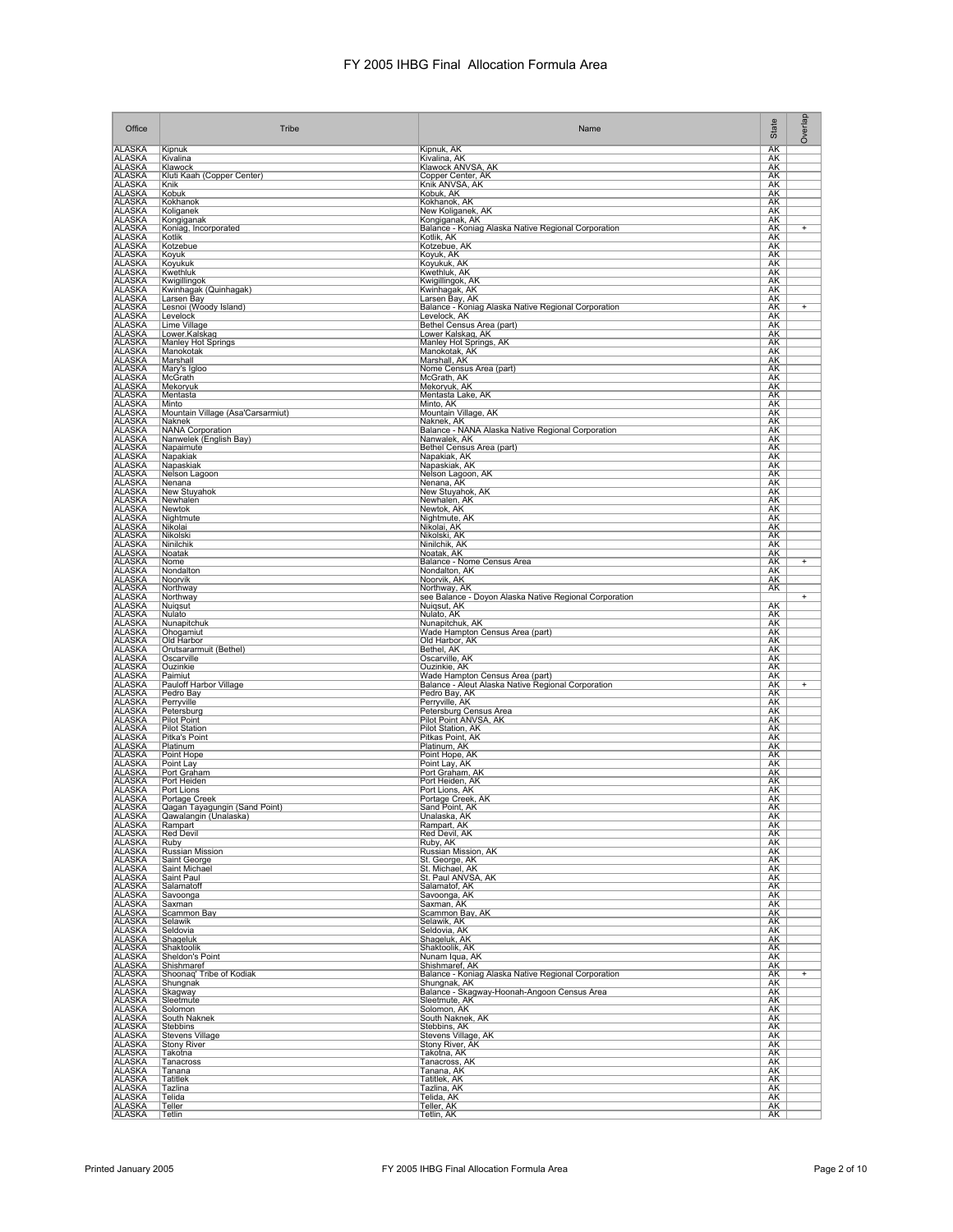| Office                         | Tribe                                                                                                                                                                                        | Name                                                                                                                           | State                               | Overlap                          |
|--------------------------------|----------------------------------------------------------------------------------------------------------------------------------------------------------------------------------------------|--------------------------------------------------------------------------------------------------------------------------------|-------------------------------------|----------------------------------|
| <b>ALASKA</b>                  | Tlingit-Haida Central Council                                                                                                                                                                | Balance - Sealaska Alaska Native Regional Corporation                                                                          | <b>AK</b>                           |                                  |
| <b>ALASKA</b><br>ALASKA        | Togiak<br><b>Toksook Bay</b>                                                                                                                                                                 | Togiak, AK<br>Toksook Bay, AK                                                                                                  | AK<br>AK                            |                                  |
| <b>ALASKA</b>                  | Tuluksak                                                                                                                                                                                     | Tuluksak, AK                                                                                                                   | AΚ                                  |                                  |
| <b>ALASKA</b><br><b>ALASKA</b> | Tuntutuliak<br>Tununak                                                                                                                                                                       | Tuntutuliak, AK<br>Tununak, AK                                                                                                 | <u>АК</u><br>AK                     |                                  |
| <b>ALASKA</b>                  | <b>Twin Hills</b>                                                                                                                                                                            | <u>Twin Hills, AK</u>                                                                                                          | AK                                  |                                  |
| <b>ALASKA</b><br><b>ALASKA</b> | Tyonek<br>Ugashik                                                                                                                                                                            | Tyonek, AK<br>Ugashik, AK                                                                                                      | AΚ<br>AK                            |                                  |
| ALASKA                         | Umkumiute                                                                                                                                                                                    | Balance - Calista Alaska Native Regional Corporation                                                                           | AK                                  | $\ddot{}$                        |
| <b>ALASKA</b><br><b>ALASKA</b> | Unalakleet<br>Unga                                                                                                                                                                           | Unalakleet, AK<br>Balance - Aleut Alaska Native Regional Corporation                                                           | AK<br>AΚ                            | $\ddot{}$                        |
| <b>ALASKA</b>                  | Venetie                                                                                                                                                                                      | Balance Doyon Alaska Native Regional Corporation                                                                               | AK<br>AK                            | $+$                              |
| <b>ALASKA</b><br><b>ALASKA</b> | Wainwright<br>Wales                                                                                                                                                                          | Wainwright, AK<br>Wales, AK<br>White Mountain, AK                                                                              | AK                                  |                                  |
| <b>ALASKA</b><br><b>ALASKA</b> | White Mountain<br>Wrangell                                                                                                                                                                   | <b>Wrangell Census Area</b>                                                                                                    | AK<br><b>AK</b>                     |                                  |
| <b>ALASKA</b>                  | Yakutat                                                                                                                                                                                      | Yakutat ANVSA, AK                                                                                                              | AK                                  |                                  |
|                                | CHICAGO   Aroostook Band of Micmac<br>CHICAGO   Aroostook Band of Micmac                                                                                                                     | Aroostook Band of Micmac, ME<br>Balance - Aroostook County                                                                     | ME<br>MЕ                            | $^{+}$                           |
|                                | CHICAGO   Bad River Band                                                                                                                                                                     | <b>Bad River Reservation, WI</b>                                                                                               | WI                                  |                                  |
|                                | CHICAGO Bad River Band<br>CHICAGO Bad River Band<br>CHICAGO Bay Mills Indian Community<br>CHICAGO Bay Mills Indian Community                                                                 | Balance - Ashland County                                                                                                       | WI<br>WI                            |                                  |
|                                |                                                                                                                                                                                              | Balance - Iron County<br>Balance - Chippewa County<br>Bay Mills Reservation and Off-Reservation Trust Land, MI                 | MI                                  | $\ddot{}$                        |
|                                | CHICAGO   Boise Forte Band of Minnesota Chippewa                                                                                                                                             | Bois Forte Reservation, MN                                                                                                     | MI<br><b>MN</b>                     |                                  |
|                                | CHICAGO   Catawba Indian Tribe                                                                                                                                                               | Balance - Abbeville County                                                                                                     | SC                                  |                                  |
|                                | CHICAGO Catawba Indian Tribe<br>CHICAGO Catawba Indian Tribe                                                                                                                                 | Balance - Aiken County<br>Balance - Allendale County                                                                           | SC<br><b>SC</b>                     |                                  |
|                                | CHICAGO Catawba Indian Tribe                                                                                                                                                                 | Balance - Anderson County                                                                                                      | <u>SC</u>                           |                                  |
|                                |                                                                                                                                                                                              | Balance - Bamberg County                                                                                                       | $rac{SC}{2}$                        |                                  |
|                                | CHICAGO Catawba Indian Tribe<br>CHICAGO Catawba Indian Tribe<br>CHICAGO Catawba Indian Tribe<br>CHICAGO Catawba Indian Tribe                                                                 | Balance - Barnwell County<br>Balance - Beaufort County                                                                         | $rac{\overline{SC}}{\overline{SC}}$ |                                  |
|                                | CHICAGO Catawba Indian Tribe                                                                                                                                                                 | Balance - Berkeley County<br>Balance - Cabarrus County                                                                         | <b>NC</b>                           |                                  |
|                                | CHICAGO   Catawba Indian Tribe                                                                                                                                                               | Balance - Calhoun County                                                                                                       | SC                                  |                                  |
|                                | CHICAGO Catawba Indian Tribe                                                                                                                                                                 | Balance - Charleston County<br>Balance - Cherokee County                                                                       | SC<br>SC                            |                                  |
|                                | CHICAGO Catawba Indian Tribe<br>CHICAGO Catawba Indian Tribe<br>CHICAGO Catawba Indian Tribe                                                                                                 | <b>Balance - Chester County</b>                                                                                                | $rac{SC}{SC}$                       |                                  |
|                                |                                                                                                                                                                                              | Balance - Chesterfield County<br>Balance - Clarendon County<br>Balance - Cleveland County                                      | SC                                  |                                  |
|                                | CHICAGO Catawba Indian Tribe<br>CHICAGO Catawba Indian Tribe                                                                                                                                 |                                                                                                                                | $\overline{\text{NC}}$              |                                  |
|                                | CHICAGO Catawba Indian Tribe<br>CHICAGO   Catawba Indian Tribe                                                                                                                               | <b>Balance - Colleton County</b><br><b>Balance - Darlington County</b>                                                         | SC<br>SC                            |                                  |
|                                | CHICAGO   Catawba Indian Tribe                                                                                                                                                               | <b>Balance - Dillon County</b>                                                                                                 | SC                                  |                                  |
|                                | CHICAGO Catawba Indian Tribe<br>CHICAGO Catawba Indian Tribe<br>CHICAGO Catawba Indian Tribe<br>CHICAGO Catawba Indian Tribe<br>CHICAGO Catawba Indian Tribe<br>CHICAGO Catawba Indian Tribe | Balance - Dorchester County                                                                                                    | SC                                  |                                  |
|                                |                                                                                                                                                                                              |                                                                                                                                | $rac{SC}{SC}$                       |                                  |
|                                |                                                                                                                                                                                              | Balance - Edgefield County<br>Balance - Fairfield County<br>Balance - Florence County<br>Balance - Gaston County               | SC<br>$\overline{\text{NC}}$        |                                  |
|                                | CHICAGO   Catawba Indian Tribe                                                                                                                                                               | Balance - Georgetown County                                                                                                    | SC                                  |                                  |
|                                | CHICAGO   Catawba Indian Tribe<br>CHICAGO Catawba Indian Tribe                                                                                                                               | Balance - Greenville County<br>Balance - Greenwood County                                                                      | SC<br>SC                            |                                  |
|                                | CHICAGO Catawba Indian Tribe                                                                                                                                                                 | Balance - Hampton County                                                                                                       | <b>SC</b>                           |                                  |
|                                | CHICAGO Catawba Indian Tribe<br>CHICAGO Catawba Indian Tribe                                                                                                                                 | <b>Balance - Horry County</b><br>Balance - Jasper County                                                                       | <u>SC</u><br><u>sc</u>              |                                  |
|                                | CHICAGO Catawba Indian Tribe<br>CHICAGO Catawba Indian Tribe                                                                                                                                 | Balance - Kershaw County                                                                                                       | $rac{SC}{SC}$                       |                                  |
|                                | CHICAGO Catawba Indian Tribe                                                                                                                                                                 | Balance - Lancaster County<br>Balance - Laurens County                                                                         | SC                                  |                                  |
|                                | CHICAGO Catawba Indian Tribe                                                                                                                                                                 | Balance - Lee County                                                                                                           | SC                                  |                                  |
|                                | CHICAGO   Catawba Indian Tribe<br>CHICAGO   Catawba Indian Tribe                                                                                                                             | Balance - Lexington County<br>Balance - Marion County                                                                          | SC<br>SC                            |                                  |
|                                |                                                                                                                                                                                              | Balance - Marlboro County                                                                                                      | SC                                  |                                  |
|                                | CHICAGO Catawba Indian Tribe<br>CHICAGO Catawba Indian Tribe<br>CHICAGO Catawba Indian Tribe<br>CHICAGO Catawba Indian Tribe<br>CHICAGO Catawba Indian Tribe<br>CHICAGO Catawba Indian Tribe | Balance - McCormick County                                                                                                     | $rac{SC}{NC}$                       |                                  |
|                                |                                                                                                                                                                                              | Balance - Mecklenburg County<br>Balance - Newberry County<br><b>Balance - Oconee County</b>                                    | <b>SC</b><br>$\overline{SC}$        |                                  |
|                                | CHICAGO   Catawba Indian Tribe                                                                                                                                                               | Balance - Orangeburg County                                                                                                    | SC                                  |                                  |
|                                | CHICAGO   Catawba Indian Tribe<br>CHICAGO   Catawba Indian Tribe                                                                                                                             | <b>Balance - Pickens County</b><br>Balance - Richland County                                                                   | SC<br>SC                            |                                  |
|                                | CHICAGO   Catawba Indian Tribe                                                                                                                                                               | <b>Balance - Rutherford County</b>                                                                                             | <b>NC</b>                           |                                  |
|                                | CHICAGO Catawba Indian Tribe<br>CHICAGO Catawba Indian Tribe                                                                                                                                 | Balance - Saluda County<br>Balance - Spartanburg County                                                                        | $rac{SC}{SC}$                       |                                  |
|                                | CHICAGO Catawba Indian Tribe<br>CHICAGO Catawba Indian Tribe                                                                                                                                 | Balance - Sumter County<br>Balance - Union County                                                                              | SC                                  |                                  |
|                                | CHICAGO   Catawba Indian Tribe                                                                                                                                                               | <b>Balance - Union County</b>                                                                                                  | NC<br>SC                            |                                  |
|                                | CHICAGO Catawba Indian Tribe                                                                                                                                                                 | Balance - Williamsburg County                                                                                                  | SC                                  |                                  |
|                                | CHICAGO Catawba Indian Tribe<br>CHICAGO Catawba Indian Tribe                                                                                                                                 | Balance - York County<br>Catawba Reservation, SC                                                                               | SC<br><b>SC</b>                     |                                  |
|                                | CHICAGO Cayuga Nation<br>CHICAGO Cayuga Nation<br>CHICAGO Coconut Creek Reservation<br>CHICAGO Coconut Creek Reservation<br>CHICAGO Eastern Cherokee                                         | Balance - Erie County                                                                                                          | NY                                  |                                  |
|                                |                                                                                                                                                                                              | Cayuqa Nation, NY<br>Broward County (part)                                                                                     | <b>NY</b><br>FL.                    |                                  |
|                                |                                                                                                                                                                                              | Coharie, NC                                                                                                                    | <b>NC</b>                           |                                  |
|                                | CHICAGO   Fond Du Lac Band of Minnesota Chippewa                                                                                                                                             | Eastern Cherokee Reservation, NC<br>Balance - Carlton County                                                                   | NC<br>MN                            |                                  |
|                                | CHICAGO   Fond Du Lac Band of Minnesota Chippewa                                                                                                                                             | Balance - St. Louis County                                                                                                     | <b>MN</b>                           |                                  |
|                                | CHICAGO   Fond Du Lac Band of Minnesota Chippewa<br>CHICAGO   Fond Du Lac Band of Minnesota Chippewa                                                                                         | Fond du Lac Reservation and Off-Reservation Trust Land, MN-WI<br>Fond du Lac Reservation and Off-Reservation Trust Land, MN-WI | MN<br>WI                            |                                  |
|                                | CHICAGO   Forest County Potawatami<br>CHICAGO   Forest County Potawatami<br>CHICAGO   Golden Hill Paugusset<br>CHICAGO   Golden Hill Paugusset                                               | <b>Balance - Forest County</b>                                                                                                 | WI                                  | $+$                              |
|                                |                                                                                                                                                                                              | Forest County Potawatomi Community and Off-Reservation Trust Land, WI<br>Fairfield County (part)                               | WI<br>CT                            |                                  |
|                                |                                                                                                                                                                                              | New London County (part)                                                                                                       | CT                                  |                                  |
|                                | CHICAGO Grand Portage Band of Minn. Chippewa<br>CHICAGO Grand Portage Band of Minn. Chippewa                                                                                                 | Balance - Cook County<br>Grand Portage Reservation and Off-Reservation Trust Land, MT                                          | <b>MN</b><br><b>MN</b>              |                                  |
|                                | CHICAGO Grand Traverse Band                                                                                                                                                                  | Balance - Antrim County                                                                                                        | MI                                  | +                                |
|                                | CHICAGO Grand Traverse Band                                                                                                                                                                  | Balance - Benzie County                                                                                                        | MI<br>MI                            | $\overline{+}$<br>Ŧ              |
|                                | CHICAGO Grand Traverse Band<br>CHICAGO Grand Traverse Band<br>CHICAGO Grand Traverse Band<br>CHICAGO Grand Traverse Band                                                                     | Balance - Charlevoix County<br>Balance - Grand Traverse County<br>Balance - Leelanau County                                    | MI                                  | $\overline{+}$                   |
|                                |                                                                                                                                                                                              | <b>Balance - Manistee County</b>                                                                                               | MI<br>MI                            | $\overline{+}$<br>$\overline{+}$ |
|                                | CHICAGO Grand Traverse Band                                                                                                                                                                  | Grand Traverse Reservation and Off-Reservation Trust Land, MI                                                                  | MI                                  |                                  |
|                                | CHICAGO   Haliwa-Saponi State Tribe<br>CHICAGO   Hannahville Community                                                                                                                       | Haliwa-Saponi, NC<br>Hannahville Community and Off-Reservation Trust Land, MI                                                  | <b>NC</b><br>MI                     |                                  |
|                                | CHICAGO   Ho-Chunk Nation                                                                                                                                                                    | Balance - Adams County                                                                                                         | WI                                  |                                  |
|                                | CHICAGO   Ho-Chunk Nation                                                                                                                                                                    | Balance - Clark County<br>Balance - Columbia County                                                                            | WI<br>WI                            |                                  |
|                                | CHICAGO Ho-Chunk Nation<br>CHICAGO Ho-Chunk Nation<br>CHICAGO Ho-Chunk Nation                                                                                                                | Balance - Crawford County<br>Balance - Dane County                                                                             | WI                                  |                                  |
|                                | CHICAGO Ho-Chunk Nation                                                                                                                                                                      | Balance - Eau Claire County                                                                                                    | WI<br>WI                            |                                  |
|                                | CHICAGO   Ho-Chunk Nation<br>CHICAGO   Ho-Chunk Nation                                                                                                                                       | Balance - Jackson County<br>Balance - Juneau County                                                                            | WI<br>WI                            |                                  |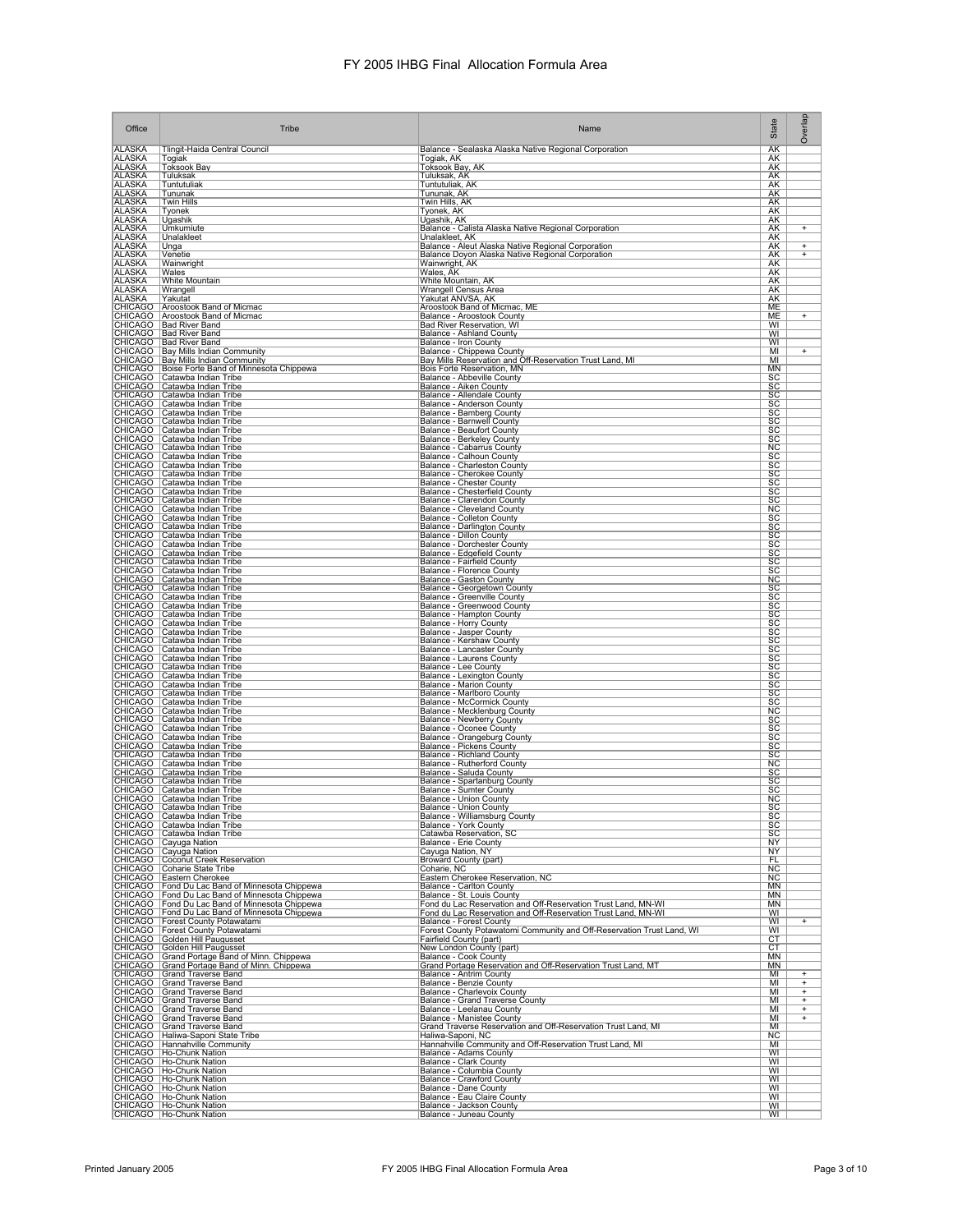| Office              | Tribe                                                                                                                                                                                                                                         | Name                                                                                                                           | State                               | Overlap                               |
|---------------------|-----------------------------------------------------------------------------------------------------------------------------------------------------------------------------------------------------------------------------------------------|--------------------------------------------------------------------------------------------------------------------------------|-------------------------------------|---------------------------------------|
|                     | CHICAGO   Ho-Chunk Nation<br>CHICAGO   Ho-Chunk Nation                                                                                                                                                                                        | Balance - La Crosse County<br>Balance - Monroe County                                                                          | $\overline{W}$<br>WI                |                                       |
|                     | CHICAGO   Ho-Chunk Nation                                                                                                                                                                                                                     | Balance - Sauk County                                                                                                          | WI<br>WI                            |                                       |
|                     | CHICAGO   Ho-Chunk Nation<br>CHICAGO   Ho-Chunk Nation                                                                                                                                                                                        | Balance - Shawano County<br>Balance - Trempealeau County                                                                       | WI                                  |                                       |
|                     | CHICAGO   Ho-Chunk Nation<br>CHICAGO   Ho-Chunk Nation                                                                                                                                                                                        | Balance - Vernon County<br>Balance - Wood County                                                                               | WI<br>WI                            |                                       |
|                     | CHICAGO   Ho-Chunk Nation<br>  CHICAGO   Ho-Chunk Nation                                                                                                                                                                                      | Ho-Chunk Reservation and Off-Reservation Trust Land, MN-WI<br><b>Houston County Trust Lands</b>                                | WI<br>ΜN                            |                                       |
|                     | CHICAGO   Houlton Band of Maliseets<br>CHICAGO   Houlton Band of Maliseets                                                                                                                                                                    | Balance - Aroostook County<br>Houlton Maliseets Trust Land, ME                                                                 | ME<br>ME                            | $\ddot{}$                             |
|                     | CHICAGO   Huron Band of Potawatomi<br>CHICAGO   Huron Band of Potawatomi                                                                                                                                                                      | Balance - Calhoun County<br>Huron Potawatomi Reservation, MI                                                                   | MI<br>MI                            |                                       |
|                     | CHICAGO   Keweenaw Bay Indian Community                                                                                                                                                                                                       | Balance - Baraga County                                                                                                        | MI                                  | $\ddot{}$                             |
|                     | CHICAGO   Keweenaw Bay Indian Community                                                                                                                                                                                                       | Balance - Marquette County<br>L'Anse Reservation and Off-Reservation Trust Land, MI                                            | MI<br>MI                            | $\overline{+}$                        |
|                     | CHICAGO Keweenaw Bay Indian Community<br>CHICAGO Keweenaw Bay Indian Community<br>CHICAGO Lac Courte Oreilles                                                                                                                                 | Ontonagon County (part)<br><b>Balance - Sawyer County</b>                                                                      | MI<br>WI                            |                                       |
|                     | CHICAGO   Lac Courte Oreilles<br>CHICAGO   Lac Du Flambeau Band                                                                                                                                                                               | Lac Courte Oreilles Reservation and Off-Reservation Trust Land, WI<br>Lac du Flambeau Reservation, WI                          | WI<br>WI                            |                                       |
|                     | CHICAGO   Lac Vieux Desert Band<br>CHICAGO   Leech Lake Band of Minnesota Chippewa                                                                                                                                                            | Lac Vieux Desert Reservation, MI<br><b>Balance Beltrami County</b>                                                             | MI<br><b>MN</b>                     | $^{+}$                                |
|                     | CHICAGO   Leech Lake Band of Minnesota Chippewa<br>  CHICAGO   Little River Band of Ottawa                                                                                                                                                    | Leech Lake Reservation and Off-Reservation Trust Land, MN                                                                      | MN<br>MI                            |                                       |
|                     | CHICAGO Little River Band of Ottawa                                                                                                                                                                                                           | Balance - Lake County<br>Balance - Mason County                                                                                | MI                                  |                                       |
|                     | CHICAGO Little River Band of Ottawa<br>CHICAGO   Little River Band of Ottawa                                                                                                                                                                  | <b>Balance - Wexford County</b><br>Manistee County (part)                                                                      | MI<br>MI                            |                                       |
|                     | CHICAGO Little Traverse Bay Band<br>CHICAGO Little Traverse Bay Band                                                                                                                                                                          | Balance - Charlevoix County<br>Balance - Cheboygan County                                                                      | MI<br>MI                            | $\ddot{}$<br>$^{+}$                   |
|                     | CHICAGO Little Traverse Bay Band<br>CHICAGO Little Traverse Bay Band                                                                                                                                                                          | Balance - Emmet County<br><b>Emmet County</b>                                                                                  | MI<br>MI                            | $^{+}$                                |
|                     | CHICAGO Lower Sioux                                                                                                                                                                                                                           | Lower Sioux Reservation, MN                                                                                                    | MN                                  |                                       |
|                     | CHICAGO Lumbee State Tribe<br>CHICAGO   Lumbee State Tribe                                                                                                                                                                                    | Balance - Cumberland County<br>Lumbee, NC                                                                                      | NC<br><b>NC</b>                     |                                       |
|                     | CHICAGO   Match-e-be-nash-she-wish Band of Potta<br>CHICAGO   Match-e-be-nash-she-wish Band of Potta                                                                                                                                          | Balance - Allegan County<br>Balance - Barry County                                                                             | MI<br>MI                            | $\ddot{}$<br>$\overline{+}$           |
|                     | CHICAGO   Match-e-be-nash-she-wish Band of Potta<br>CHICAGO   Match-e-be-nash-she-wish Band of Potta                                                                                                                                          | Balance - Kalamazoo County<br>Balance - Kent County                                                                            | MI<br>MI                            | $^{+}$<br>$\ddot{}$                   |
| CHICAGO   Mattaponi | CHICAGO   Match-e-be-nash-she-wish Band of Potta                                                                                                                                                                                              | Balance - Ottawa County<br>Mattaponi, VA                                                                                       | MI<br>VA                            | $+$                                   |
|                     | CHICAGO Meherrin State Tribe<br>CHICAGO Meherrin State Tribe                                                                                                                                                                                  | Meherrin TDSA, NC (state)                                                                                                      | <b>NC</b><br>$\overline{\text{NC}}$ |                                       |
|                     | CHICAGO   Menominee Indian Tribe                                                                                                                                                                                                              | Meherrin, NC<br>Menominee Reservation and Off-Reservation Trust Land, WI                                                       | WI                                  |                                       |
|                     | CHICAGO   Miccosukee Tribe<br>CHICAGO   Miccosukee Tribe                                                                                                                                                                                      | Broward County (part)<br>Miami-Dade County (part)                                                                              | <b>FL</b><br>FL                     |                                       |
|                     | CHICAGO   Mille Lacs Band of Minnesota Chippewa<br>CHICAGO   Mille Lacs Band of Minnesota Chippewa                                                                                                                                            | Balance - Crow Wing County<br>Balance - Mille Lacs County                                                                      | <b>MN</b><br>MN                     |                                       |
|                     | CHICAGO   Mille Lacs Band of Minnesota Chippewa<br>CHICAGO   Mille Lacs Band of Minnesota Chippewa<br>CHICAGO   Mille Lacs Band of Minnesota Chippewa<br>CHICAGO   Mississippi Choctaw Tribe<br>CHICAGO   Mississippi Choctaw Tribe<br>CHICAG | Balance - Pine County<br>Mille Lacs Reservation and Off-Reservation Trust Land, MN                                             | MN<br><b>MN</b>                     |                                       |
|                     |                                                                                                                                                                                                                                               | Balance - Jackson County                                                                                                       | ΜS<br>MS                            |                                       |
|                     |                                                                                                                                                                                                                                               | Balance - Jasper County<br>Balance - Jones County                                                                              | <b>MS</b>                           |                                       |
|                     | CHICAGO   Mississippi Choctaw Tribe<br>CHICAGO Mississippi Choctaw Tribe                                                                                                                                                                      | Balance - Kemper County<br>Balance - Lauderdale County                                                                         | MS<br>TN                            |                                       |
|                     | CHICAGO   Mississippi Choctaw Tribe<br>CHICAGO   Mississippi Choctaw Tribe                                                                                                                                                                    | Balance - Leake County<br>Balance - Neshoba County                                                                             | <b>MS</b><br><b>MS</b>              |                                       |
|                     | CHICAGO   Mississippi Choctaw Tribe                                                                                                                                                                                                           | Balance - Newton County<br>Balance - Scott County                                                                              | <b>MS</b><br><b>MS</b>              |                                       |
|                     | CHICAGO Mississippi Choctaw Tribe<br>CHICAGO Mississippi Choctaw Tribe<br>CHICAGO Mississippi Choctaw Tribe                                                                                                                                   | Balance - Winston County                                                                                                       | <b>MS</b>                           |                                       |
|                     | CHICAGO   Mohegan Tribe of Connecticut                                                                                                                                                                                                        | Mississippi Choctaw Reservation and Off-Reservation Trust Land, MS<br>New London County (part)                                 | <b>MS</b><br>CT                     |                                       |
|                     | CHICAGO   MOWA Band of Choctaw Indians<br>CHICAGO   MOWA Band of Choctaw Indians                                                                                                                                                              | Balance - Washington County<br>MOWA Choctaw, AL                                                                                | <b>AL</b><br>AL                     |                                       |
|                     | CHICAGO Narragansett Tribe<br>CHICAGO   Narragansett Tribe                                                                                                                                                                                    | Balance - Washington County<br>Narragansett Reservation, RI                                                                    | $R_{\parallel}$<br>RI               |                                       |
|                     | CHICAGO   Oneida Nation of New York<br>CHICAGO   Oneida Nation of New York                                                                                                                                                                    | Balance - Chenango County<br>Balance - Cortland County<br>Balance - Herkimer County                                            | NY<br><b>NY</b>                     |                                       |
|                     | CHICAGO   Oneida Nation of New York                                                                                                                                                                                                           |                                                                                                                                | NY                                  |                                       |
|                     | CHICAGO   Oneida Nation of New York<br>CHICAGO   Oneida Nation of New York                                                                                                                                                                    | <b>Balance - Madison County</b><br>Balance - Oneida County                                                                     | <b>NY</b><br><b>NY</b>              |                                       |
|                     | CHICAGO   Oneida Nation of New York<br>CHICAGO   Oneida Nation of New York                                                                                                                                                                    | Balance - Onondaga County<br>Oneida (NY) Reservation, NY                                                                       | ΝY<br><b>NY</b>                     |                                       |
|                     | CHICAGO   Oneida Tribe<br>CHICAGO   Oneida Tribe                                                                                                                                                                                              | Balance - Brown County<br>Balance - Outagamie County                                                                           | WI<br>WI                            |                                       |
|                     | CHICAGO Oneida Tribe<br>CHICAGO   Onondaga Nation                                                                                                                                                                                             | Oneida (WI) Reservation and Off-Reservation Trust Land, WI                                                                     | WI                                  |                                       |
| CHICAGO   Pamunkey  |                                                                                                                                                                                                                                               | Onondaga Reservation, NY<br>Pamunkey, VA                                                                                       | <b>NY</b><br>VA                     |                                       |
|                     | CHICAGO   Passamaquoddy Indian Tribe<br>CHICAGO   Paucatuck Eastern Pequot Tribe                                                                                                                                                              | Indian Township Reservation, ME<br>Paucatuck Eastern Pequot, CT                                                                | ME<br>СT                            |                                       |
|                     | CHICAGO   Penobscot Tribe<br>CHICAGO   Penobscot Tribe                                                                                                                                                                                        | Balance - Penobscot County<br>Penobscot Reservation and Off-Reservation Trust Land, ME                                         | ME<br>ME                            |                                       |
|                     | CHICAGO Pleasant Point                                                                                                                                                                                                                        | Balance - Washington County<br>Franklin County (part)                                                                          | ME<br>ME                            |                                       |
|                     | CHICAGO Pleasant Point<br>CHICAGO Pleasant Point<br>CHICAGO Pleasant Point                                                                                                                                                                    | Hancock County (part)<br>Penobscot County (part)                                                                               | ME                                  |                                       |
|                     | CHICAGO   Pleasant Point                                                                                                                                                                                                                      | Pleasant Point Reservation, ME                                                                                                 | ME<br><b>ME</b>                     |                                       |
|                     | CHICAGO Pleasant Point<br>CHICAGO Pleasant Point                                                                                                                                                                                              | Somerset County (part)<br>Washington County (part)                                                                             | ME<br>ME                            |                                       |
|                     | CHICAGO Poarch Band of Creek Indians<br>CHICAGO   Poarch Band of Creek Indians                                                                                                                                                                | Balance - Baldwin County<br>Balance - Escambia County                                                                          | AL<br><b>AL</b>                     |                                       |
|                     | CHICAGO Poarch Band of Creek Indians<br>CHICAGO Poarch Band of Creek Indians<br>CHICAGO Poarch Band of Creek Indians                                                                                                                          | Balance - Escambia County<br>Balance - Mobile County                                                                           | FL<br>AL                            |                                       |
|                     |                                                                                                                                                                                                                                               | <b>Balance - Monroe County</b>                                                                                                 | <b>AL</b><br><b>AL</b>              |                                       |
|                     | CHICAGO   Poarch Band of Creek Indians<br>CHICAGO   Poarch Band of Creek Indians                                                                                                                                                              | Poarch Creek Reservation and Off-Reservation Trust Land, AL<br>Poarch Creek Reservation and Off-Reservation Trust Land, AL     | FL                                  |                                       |
|                     | CHICAGO Pokagon Band of Potawatomi<br>CHICAGO Pokagon Band of Potawatomi                                                                                                                                                                      | Balance - Allegan County<br><b>Balance - Berrien County</b>                                                                    | MI<br>MI                            | $\ddot{}$<br>$\overline{\phantom{0}}$ |
|                     | CHICAGO Pokagon Band of Potawatomi<br>CHICAGO Pokagon Band of Potawatomi<br>CHICAGO Pokagon Band of Potawatomi<br>CHICAGO Pokagon Band of Potawatomi                                                                                          | Balance - Cass County<br>Balance - Elkhart County<br>Balance - Kosciusko County<br>Balance - LaPorte County                    | MI<br>IN                            | $\overline{+}$<br>$^{+}$              |
|                     |                                                                                                                                                                                                                                               |                                                                                                                                | IN<br>$\overline{\mathsf{IN}}$      | $\overline{+}$<br>Ŧ                   |
|                     | CHICAGO   Pokagon Band of Potawatomi                                                                                                                                                                                                          | <b>Balance - Marshall County</b>                                                                                               | IN                                  | $\overline{+}$                        |
|                     | CHICAGO   Pokagon Band of Potawatomi<br>CHICAGO   Pokagon Band of Potawatomi                                                                                                                                                                  | Balance - St. Joseph County<br>Balance - Starke County                                                                         | IN<br>IN                            | $\ddot{}$<br>$\ddot{}$                |
|                     | CHICAGO   Pokagon Band of Potawatomi<br>CHICAGO   Pokagon Band of Potawatomi                                                                                                                                                                  | Balance - Van Buren County<br>Pokagon Band of Potawatomi, IN-MI                                                                | MI<br>IN                            | $^{+}$                                |
|                     | CHICAGO   Pokagon Band of Potawatomi                                                                                                                                                                                                          | Pokagon Band of Potawatomi, IN-MI<br>Poospatuck, NY                                                                            | MI<br>ΝY                            |                                       |
|                     | CHICAGO   Poospatuck Indian Reservation<br>  CHICAGO   Prairie Island Sioux<br>CHICAGO   Prairie Island Sioux                                                                                                                                 | Prairie Island Community, MN                                                                                                   | <b>MN</b>                           |                                       |
|                     | CHICAGO   Red Cliff Band of Lake Superior Chippe                                                                                                                                                                                              | Prairie Island Indian Community and Off-Reservation Trust Land, MN<br>Red Cliff Reservation and Off-Reservation Trust Land, WI | MN<br>WI                            |                                       |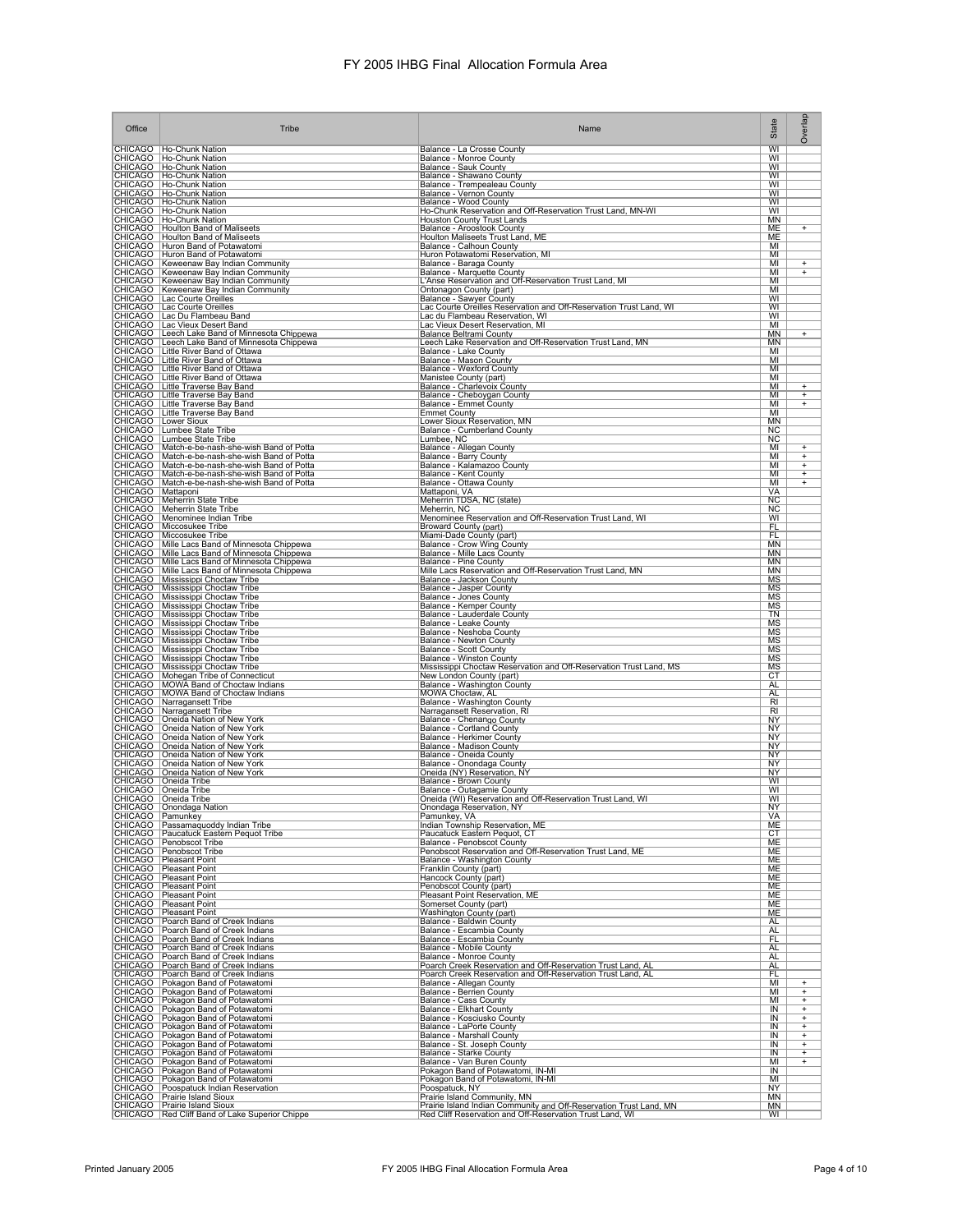| Office                                                                                                     | Tribe                                                                                                                                                                                                                                                  | Name                                                                                                                                                                                            | State                  | Overlap             |
|------------------------------------------------------------------------------------------------------------|--------------------------------------------------------------------------------------------------------------------------------------------------------------------------------------------------------------------------------------------------------|-------------------------------------------------------------------------------------------------------------------------------------------------------------------------------------------------|------------------------|---------------------|
|                                                                                                            | CHICAGO   Red Lake Band of Chippewa                                                                                                                                                                                                                    | <b>Balance Beltrami County</b>                                                                                                                                                                  | MN                     | $^{+}$              |
|                                                                                                            | CHICAGO   Red Lake Band of Chippewa<br>CHICAGO   Sac & Fox Tribe                                                                                                                                                                                       | Red Lake Reservation, MN<br>Sac and Fox/Meskwaki Reservation and Off-Reservation Trust Land, IA                                                                                                 | MN<br>IA               |                     |
|                                                                                                            |                                                                                                                                                                                                                                                        | <b>Balance-Arenac County</b><br><b>Balance-Gladwin County</b>                                                                                                                                   | MI<br>MI               |                     |
|                                                                                                            |                                                                                                                                                                                                                                                        | <b>Balance-Gratiot County</b><br>Balance-Isabella County                                                                                                                                        | MI<br>MI               |                     |
|                                                                                                            | CHICAGO Sacar For Chicago<br>CHICAGO Saginaw Chippewa<br>CHICAGO Saginaw Chippewa<br>CHICAGO Saginaw Chippewa<br>CHICAGO Saginaw Chippewa<br>CHICAGO Saginaw Chippewa<br>CHICAGO Saginaw Chippewa<br>CHICAGO Saginaw Chippewa<br>CHICAGO Saginaw Chipp | Balance-Mecosta County<br><b>Balance-Midland County</b>                                                                                                                                         | MI<br>MI               |                     |
|                                                                                                            |                                                                                                                                                                                                                                                        | Balance-Montcalm County<br>Balance-Osceola County                                                                                                                                               | MI<br>MI               |                     |
|                                                                                                            | CHICAGO Saginaw Chippewa<br>CHICAGO Saginaw Chippewa<br>CHICAGO Saginaw Chippewa<br>CHICAGO Sault Ste. Marie Tribe<br>CHICAGO Sault Ste. Marie Tribe<br>CHICAGO Sault Ste. Marie Tribe<br>CHICAGO Sault Ste. Marie Tribe                               | Isabella Reservation and Trust Lands, MI                                                                                                                                                        | MI                     |                     |
|                                                                                                            |                                                                                                                                                                                                                                                        | St. Croix Reservation and Off-Reservation Trust Land, WI                                                                                                                                        | WI<br>MI               | $\ddot{}$           |
|                                                                                                            |                                                                                                                                                                                                                                                        | Balance - Alger County<br>Balance - Chippewa County<br>Balance - Delta County                                                                                                                   | MI<br>MI               | $\ddot{}$<br>Ŧ      |
|                                                                                                            | CHICAGO   Sault Ste. Marie Tribe<br>CHICAGO   Sault Ste. Marie Tribe                                                                                                                                                                                   | <b>Balance - Luce County</b><br>Balance - Mackinac County                                                                                                                                       | MI<br>MI               | $^{+}$<br>$\ddot{}$ |
|                                                                                                            | CHICAGO Sault Ste. Marie Tribe<br>CHICAGO Sault Ste. Marie Tribe                                                                                                                                                                                       | Balance - Marquette County<br>Balance - Schoolcraft County                                                                                                                                      | MI<br>MI               | $\ddot{}$<br>$^{+}$ |
|                                                                                                            |                                                                                                                                                                                                                                                        | Sault Ste. Marie Reservation and Off-Reservation Trust Land, WA<br>Schaghticoke, CT                                                                                                             | MI<br>CT               |                     |
|                                                                                                            | CHICAGO Sault Ste. Marie Tribe<br>CHICAGO Schaghticoke<br>CHICAGO Seminole Tribe<br>CHICAGO Seminole Tribe                                                                                                                                             | Balance - Collier County<br>Balance - Hillsborough County                                                                                                                                       | FL<br><b>FL</b>        |                     |
|                                                                                                            | CHICAGO   Seminole Tribe                                                                                                                                                                                                                               | Balance - Miami-Dade County                                                                                                                                                                     | <b>FL</b>              |                     |
|                                                                                                            | CHICAGO   Seminole Tribe<br>CHICAGO   Seminole Tribe                                                                                                                                                                                                   | Balance - St. Lucie County<br>Big Cypress Reservation, FL                                                                                                                                       | FL<br>FL               |                     |
|                                                                                                            | CHICAGO   Seminole Tribe<br>CHICAGO Seminole Tribe                                                                                                                                                                                                     | <b>Brighton Reservation, FL</b><br>Broward County (part)                                                                                                                                        | FL<br><u>FL</u>        |                     |
|                                                                                                            | CHICAGO Seminole Tribe<br>CHICAGO Seminole Tribe<br>CHICAGO Seminole Tribe<br>CHICAGO Seminole Tribe                                                                                                                                                   | Hillsborough County (part)<br>Hollywood Reservation, FL                                                                                                                                         | FL<br>FL               |                     |
|                                                                                                            |                                                                                                                                                                                                                                                        | Immokalee Reservation, FL<br>St. Lucie County (part)                                                                                                                                            | FL<br>FL               |                     |
|                                                                                                            | CHICAGO   Seneca Nation of New York                                                                                                                                                                                                                    | Allegany Reservation, NY                                                                                                                                                                        | NY                     |                     |
|                                                                                                            | CHICAGO   Seneca Nation of New York<br>CHICAGO   Seneca Nation of New York                                                                                                                                                                             | Cattaraugus Reservation, NY<br>Oil Springs Reservation, NY                                                                                                                                      | NY<br>ΝY               |                     |
|                                                                                                            | CHICAGO Shakopee Sioux                                                                                                                                                                                                                                 | Shakopee Mdewakanton Sioux Community and Off-Res. Trust Land, MN<br>Shinnecock, NY                                                                                                              | MN<br><b>NY</b>        |                     |
|                                                                                                            | CHICAGO Shinnecock Indian Reservation<br>CHICAGO Sokagoan Chippewa Tribe<br>CHICAGO Sokagoan Chippewa Tribe<br>CHICAGO Sokagoan Chippewa Tribe<br>CHICAGO St. Regis Mohawk Tribe<br>CHICAGO St. Regis Mohawk Tribe                                     | Balance - Forest County<br>Sokaogon Chippewa Community and Off-Reservation Trust Land, WI                                                                                                       | WI<br>WI               | $\ddot{}$           |
|                                                                                                            |                                                                                                                                                                                                                                                        | Balance - Franklin County<br>Balance - St. Lawrence County                                                                                                                                      | <b>NY</b><br><b>NY</b> |                     |
|                                                                                                            | CHICAGO   St. Regis Mohawk Tribe                                                                                                                                                                                                                       | St. Regis Mohawk Reservation, NY<br>Stockbridge-Munsee Community, WI                                                                                                                            | NY<br>WI               |                     |
|                                                                                                            |                                                                                                                                                                                                                                                        | Tonawanda Reservation, NY                                                                                                                                                                       | NY                     |                     |
|                                                                                                            | CHICAGO Stockbridge-Munsee Tribe<br>CHICAGO Tonawanda Band of Senecas<br>CHICAGO Tonawanda Band<br>CHICAGO Tuscarora Nation<br>CHICAGO TUpper Sioux Indian Community<br>CHICAGO TUpper Sioux Indian Community<br>CHICAGO TUpper Sioux Indian Com       | Tuscarora Reservation, NY                                                                                                                                                                       | NY<br>ΜN               |                     |
|                                                                                                            |                                                                                                                                                                                                                                                        | Balance - Goodhue County<br>Balance - Redwood County<br>Balance - Renville County                                                                                                               | ΜN<br><b>MN</b>        |                     |
|                                                                                                            | CHICAGO   Upper Sioux Indian Community<br>CHICAGO   Upper Sioux Indian Community                                                                                                                                                                       | Balance - Scott County<br>Balance - Yellow Medicine County                                                                                                                                      | <b>MN</b><br><b>MN</b> |                     |
|                                                                                                            | CHICAGO   Upper Sioux Indian Community<br>CHICAGO   Waccamaw Siouan State Tribe                                                                                                                                                                        | Upper Sioux Reservation, MN<br>Waccamaw-Siouan, NC                                                                                                                                              | MN<br><b>NC</b>        |                     |
|                                                                                                            | Criticado Watcamiaw Sidami Sale Tibe<br>Criticado Wampanoa Tribe<br>Criticado Wampanoa Tribe<br>Criticado White Earth Band of Minnesota Chippewa<br>Criticado White Earth Band of Minnesota Chippewa<br>Criticado White Earth Band of Minneso          | <b>Balance - Dukes County</b>                                                                                                                                                                   | МA<br>МA               |                     |
|                                                                                                            |                                                                                                                                                                                                                                                        | Wampanoaq-Gay Head TDSA, MA<br>Balance - Becker County                                                                                                                                          | ΜN                     |                     |
|                                                                                                            |                                                                                                                                                                                                                                                        | <b>Balance - Clearwater County</b><br>White Earth Reservation and Off-Reservation Trust Land, MN                                                                                                | ΜN<br><b>MN</b>        |                     |
| <b>DENVER</b>                                                                                              | Cheyenne River Sioux                                                                                                                                                                                                                                   | Blackfeet Reservation and Off-Reservation Trust Land, MT<br>Cheyenne River Reservation and Off-Reservation Trust Land, SD                                                                       | MT<br>SD               |                     |
| DENVER<br>DENVER                                                                                           | Crow Creek Sioux<br>Crow Tribe                                                                                                                                                                                                                         | Crow Creek Reservation, SD<br>Crow Reservation and Off-Reservation Trust Land, MT                                                                                                               | SD<br>МT               |                     |
| <b>DENVER</b><br>DENVER                                                                                    | Flandreau Santee Sioux<br>Fort Belknap Indian Community                                                                                                                                                                                                | Flandreau Reservation, SD                                                                                                                                                                       | SD<br>MT               |                     |
| <b>DENVER</b><br><b>DENVER</b>                                                                             | Fort Peck Assiniboine and Sioux<br>Ft. Berthold Affiliated Tribes                                                                                                                                                                                      | Fort Belknap Reservation and Off-Reservation Trust Land, MT<br>Fort Peck Reservation and Off-Reservation Trust Land, MT<br>Fort Berthold Reservation, ND                                        | мт<br><b>ND</b>        |                     |
| <b>DENVER</b><br><b>DENVER</b>                                                                             | Goshute Reservation                                                                                                                                                                                                                                    | Goshute Reservation, NV-UT<br>Goshute Reservation, NV-UT                                                                                                                                        | <b>NV</b><br>UT        |                     |
| DENVER<br>DENVER                                                                                           | <b>Goshute Reservation</b><br>Lower Brule Sioux                                                                                                                                                                                                        | Lower Brule Reservation and Off-Reservation Trust Land, SD                                                                                                                                      | SD                     |                     |
| <b>DENVER</b><br>DENVER                                                                                    | Northern Arapahoe<br>Northern Cheyenne                                                                                                                                                                                                                 | Wind River Reservation and Off-Reservation Trust Land, WY<br>Northern Cheyenne Reservation and Off-Reservation Trust Land, MT                                                                   | WY<br>MT               | $^{+}$              |
| <b>DENVER</b>                                                                                              | Northern Cheyenne<br>NW Band of Shoshone Nation<br>NW Band of Shoshone Nation                                                                                                                                                                          | Northern Cheyenne Reservation and Off-Reservation Trust Land, MT                                                                                                                                | SD<br>UT               |                     |
| <b>DENVER</b><br><b>DENVER</b>                                                                             | NW Band of Shoshone Nation                                                                                                                                                                                                                             | Balance - Box Elder County<br>Balance - Power County<br>Box Elder County (part)                                                                                                                 | ID<br>UT               |                     |
| <b>DENVER</b>                                                                                              | Oglala Sioux of Pine Ridge Reservation<br>Oglala Sioux of Pine Ridge Reservation                                                                                                                                                                       | Pine Ridge Reservation and Off-Reservation Trust Land, SD<br>Pine Ridge Reservation and Off-Reservation Trust Land, SD                                                                          | <b>NE</b><br>SD        |                     |
|                                                                                                            | Omaha Tribe                                                                                                                                                                                                                                            | Omaha Reservation, IA-NE                                                                                                                                                                        | IA                     |                     |
| DENVER<br>DENVER<br>DENVER<br>DENVER<br>DENVER<br>DENVER<br>DENVER                                         | Omaha Tribe<br>Ponca Tribe of Nebraska                                                                                                                                                                                                                 | Omaha Reservation, IA-NE<br>Balance - Boyd County                                                                                                                                               | NE<br>NE               |                     |
|                                                                                                            | Ponca Tribe of Nebraska<br>Ponca Tribe of Nebraska                                                                                                                                                                                                     | Balance - Burt County<br>Balance - Charles Mix County                                                                                                                                           | NE<br><b>SD</b>        |                     |
|                                                                                                            | Ponca Tribe of Nebraska<br>Ponca Tribe of Nebraska                                                                                                                                                                                                     | Balance - Douglas County<br>Balance - Hall County                                                                                                                                               | <b>NE</b><br><b>NE</b> |                     |
|                                                                                                            | Ponca Tribe of Nebraska<br>Ponca Tribe of Nebraska                                                                                                                                                                                                     | Balance - Holt County<br>Balance - Knox County                                                                                                                                                  | <b>NE</b><br>NE        |                     |
|                                                                                                            | Ponca Tribe of Nebraska<br>Ponca Tribe of Nebraska                                                                                                                                                                                                     | <b>Balance - Lancaster County</b><br>Balance - Madison County                                                                                                                                   | <b>NE</b><br><b>NE</b> |                     |
|                                                                                                            | Ponca Tribe of Nebraska<br>Ponca Tribe of Nebraska                                                                                                                                                                                                     | Balance - Platte County<br>Balance - Pottawattamie County<br>Balance - Sarpy County                                                                                                             | <b>NE</b>              |                     |
|                                                                                                            | Ponca Tribe of Nebraska                                                                                                                                                                                                                                |                                                                                                                                                                                                 | IA<br><b>NE</b>        |                     |
| DENVER<br>DENVER<br>DENVER<br>DENVER<br>DENVER<br>DENVER<br>DENVER<br>DENVER<br>DENVER<br>DENVER<br>DENVER | Ponca Tribe of Nebraska<br>Ponca Tribe of Nebraska                                                                                                                                                                                                     | <b>Balance - Stanton County</b><br>Balance - Wayne County                                                                                                                                       | <b>NE</b><br><b>NE</b> |                     |
| DENVER<br>DENVER<br>DENVER<br>DENVER<br>DENVER<br>DENVER                                                   | Ponca Tribe of Nebraska                                                                                                                                                                                                                                | Balance - Woodbury County<br>Rocky Boy's Reservation and Off-Reservation Trust Land, MT                                                                                                         | IA<br>MT               |                     |
|                                                                                                            | Flocky Boy Chippewa-Cree<br>Rocky Boy Chippewa-Cree<br>Rosebud Sioux<br>Rosebud Sioux                                                                                                                                                                  | Rocky Boy's Reservation and Trust Lands, MT<br>Rocky Boy's Reservation and Trust Lands, MT<br>Rosebud Reservation and Off-Reservation Trust Land, SD<br>Rosebud Reservation and Trust Lands, SD | <b>MT</b><br><b>SD</b> |                     |
|                                                                                                            | Salish and Kootenai Tribes                                                                                                                                                                                                                             | Flathead Reservation, MT                                                                                                                                                                        | <b>SD</b><br>MT        |                     |
| <b>DENVER</b>                                                                                              | Santee Sioux Tribe<br>Shoshone Tribe of the Wind River Reser                                                                                                                                                                                           | Santee Reservation, NE<br>Wind River Reservation and Off-Reservation Trust Land, WY                                                                                                             | <b>NE</b><br>WY        | $^{+}$              |
| <b>DENVER</b>                                                                                              | Sisseton-Wahpeton Sioux                                                                                                                                                                                                                                | Lake Traverse Reservation, ND-SD                                                                                                                                                                | ND                     |                     |
|                                                                                                            | Sisseton-Wahpeton Sioux<br>Skull Valley Band of Goshute                                                                                                                                                                                                | Lake Traverse Reservation, ND-SD<br>Skull Valley Reservation, UT                                                                                                                                | SD<br>UT.              |                     |
| DENVER<br>DENVER<br>DENVER<br>DENVER<br>DENVER<br>DENVER                                                   | Southern Ute Tribe<br>Spirit Lake Sioux Tribe                                                                                                                                                                                                          | Southern Ute Reservation, CO<br>Spirit Lake Reservation, ND                                                                                                                                     | $\overline{CO}$<br>ND  |                     |
|                                                                                                            | <b>Standing Rock Sioux</b><br><b>Standing Rock Sioux</b>                                                                                                                                                                                               | Standing Rock Reservation, SD<br>Standing Rock Reservation, SD                                                                                                                                  | ND<br><b>SD</b>        |                     |
| <b>DENVER</b><br><b>DENVER</b>                                                                             | Turtle Mountain Band of Chippewa<br>Turtle Mountain Band of Chippewa                                                                                                                                                                                   | Turtle Mountain Reservation and Off-Reservation Trust Land, ND<br>Turtle Mountain Reservation and Off-Reservation Trust Land, ND                                                                | МT<br><b>ND</b>        |                     |
| <b>DENVER</b>                                                                                              | Turtle Mountain Band of Chippewa                                                                                                                                                                                                                       | Turtle Mountain Reservation and Off-Reservation Trust Land, ND                                                                                                                                  | SD                     |                     |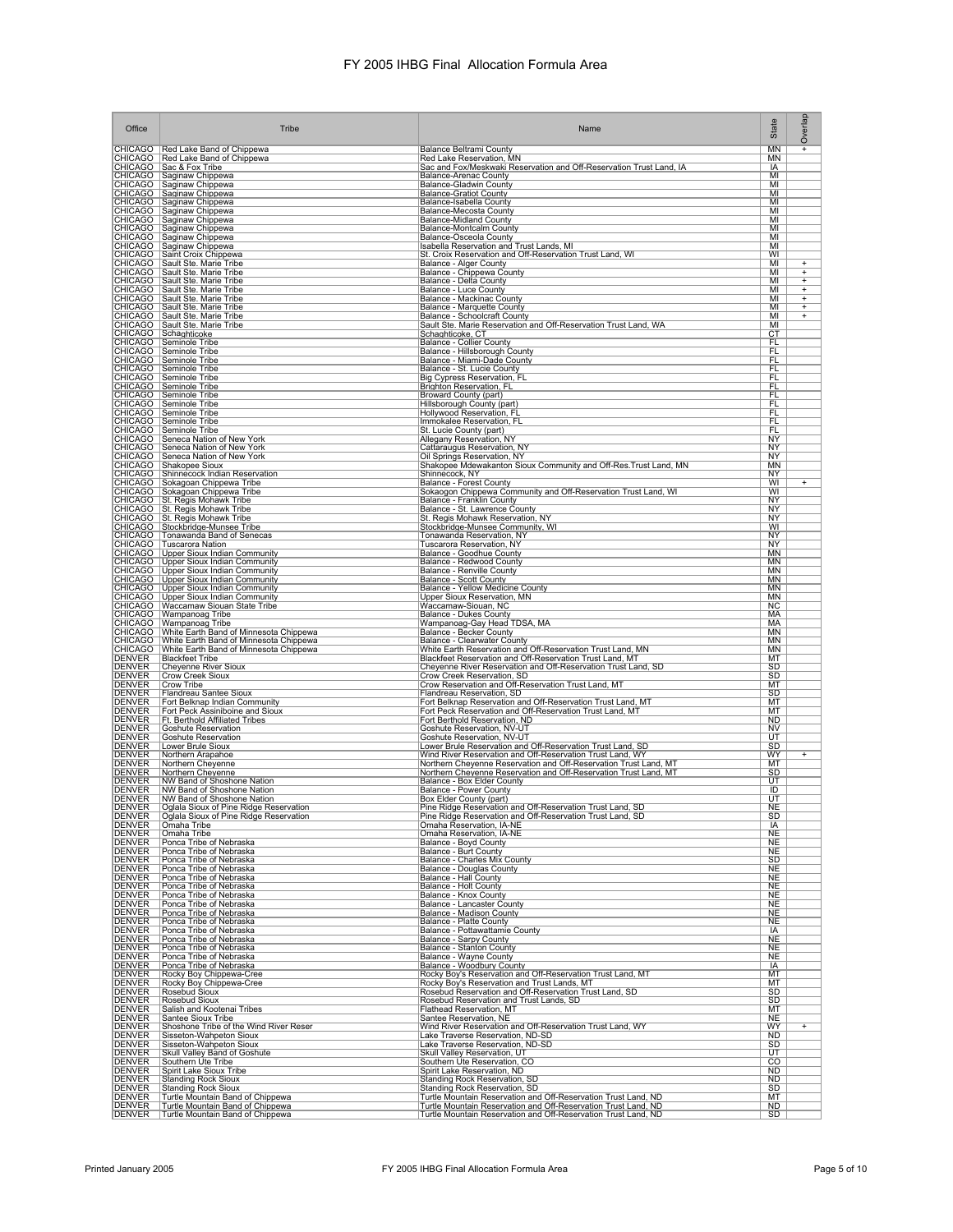| Office                                                                         | Tribe                                                                                                                                                                                                                                               | Name                                                                                                                                   | State                          | Overlap                                       |
|--------------------------------------------------------------------------------|-----------------------------------------------------------------------------------------------------------------------------------------------------------------------------------------------------------------------------------------------------|----------------------------------------------------------------------------------------------------------------------------------------|--------------------------------|-----------------------------------------------|
| DENVER<br>DENVER                                                               | Uintah & Ouray Ute Indian Tribe                                                                                                                                                                                                                     | Uintah and Ouray Reservation and Off-Reservation Trust Land, UT                                                                        | $\overline{\mathtt{UT}}$       |                                               |
| <b>DENVER</b>                                                                  | Utah Paiute Tribe<br>Utah Paiute Tribe                                                                                                                                                                                                              | Balance - Beaver County<br>Balance - Iron County                                                                                       | $\overline{\mathsf{UT}}$<br>UT |                                               |
|                                                                                | Utah Paiute Tribe<br>Utah Paiute Tribe                                                                                                                                                                                                              | <b>Balance - Millard County</b><br>Balance - Sevier County                                                                             | UT<br>UT                       |                                               |
| DENVER<br>DENVER<br>DENVER<br>DENVER                                           | <b>Utah Paiute Tribe</b><br><b>Utah Paiute Tribe</b>                                                                                                                                                                                                | Balance - Washington County                                                                                                            | UT<br>UT                       |                                               |
| <b>DENVER</b><br>DENVER                                                        | Ute Mountain Tribe                                                                                                                                                                                                                                  | Paiute Reservation, UT<br>Ute Mountain Reservation and Off-Reservation Trust Land, CO-NM-UT                                            | CO                             |                                               |
|                                                                                | Ute Mountain Tribe<br>Ute Mountain Tribe                                                                                                                                                                                                            | Ute Mountain Reservation and Off-Reservation Trust Land, CO-NM-UT<br>Ute Mountain Reservation and Off-Reservation Trust Land, CO-NM-UT | NM<br>UT                       |                                               |
| DENVER<br>DENVER<br>DENVER<br>DENVER                                           | Winnebago Tribe<br>Winnebago Tribe                                                                                                                                                                                                                  | Winnebago Reservation and Off-Reservation Trust Land, NE-IA<br>Winnebago Reservation and Off-Reservation Trust Land, NE-IA             | IA<br><b>NE</b>                |                                               |
| <b>DENVER</b>                                                                  | Winnebago Tribe<br>Yankton Sioux                                                                                                                                                                                                                    | Winnebago Reservation, NE<br>Yankton Reservation, SD                                                                                   | <b>NE</b>                      |                                               |
| office                                                                         | tribe                                                                                                                                                                                                                                               | name3                                                                                                                                  | SD<br>sta                      | olap                                          |
|                                                                                | OKLAHOM/ Absentee-Shawnee<br>OKLAHOMA Absentee-Shawnee                                                                                                                                                                                              | Balance - Lincoln County<br><b>Balance-Cleveland County</b>                                                                            | OK<br>OK                       | $\ddot{}$<br>$+$                              |
|                                                                                | OKLAHOMA Absentee-Shawnee<br>OKLAHOMA Alabama-Coushatta                                                                                                                                                                                             | Citizen Potawatomi Nation-Absentee Shawnee Tribe OTSA, OK<br>Alabama-Coushatta Reservation, TX                                         | ОΚ<br><b>TX</b>                |                                               |
|                                                                                |                                                                                                                                                                                                                                                     | Creek OTSA, OK                                                                                                                         | OK<br>OK                       | $\ddot{}$<br>$^{+}$                           |
|                                                                                | OKLAHOM/Alabama-Quassarte Tribal Town<br>OKLAHOM/Apache Tribe<br>OKLAHOM/Apache Tribe<br>OKLAHOM/Caddo Tribe<br>OKLAHOM/Caddo Tribe                                                                                                                 | Kiowa-Comanche-Apache-Fort Sill Apache<br>Caddo-Wichita-Delaware OTSA, OK                                                              | $\overline{\text{OK}}$         | $^{+}$                                        |
|                                                                                | <b>OKLAHOMA</b> Cherokee Nation                                                                                                                                                                                                                     | Kiowa-Comanche-Apache-Fort Sill Apache-Caddo-Witchita-Delaware<br>Cherokee OTSA, OK                                                    | OK<br>OK                       | $\overline{+}$<br>$^{+}$                      |
| OKLAHOM/ Chickasaw                                                             | OKLAHOMA Cheyenne-Arapaho Tribes                                                                                                                                                                                                                    | Cheyenne-Arapaho OTSA, OK<br>Chickasaw OTSA, OK                                                                                        | OK<br>OK                       |                                               |
|                                                                                | OKLAHOMA Chitimacha Tribe                                                                                                                                                                                                                           | Chitimacha Reservation, LA                                                                                                             | LA                             |                                               |
|                                                                                | OKLAHOMA Choctaw Nation<br>OKLAHOMA Citizen Band Potawatomi Tribe                                                                                                                                                                                   | Choctaw OTSA, OK<br>Balance - Lincoln County                                                                                           | OK<br><u>OK</u>                | $\ddot{}$                                     |
|                                                                                | OKLAHOMA Citizen Band Potawatomi Tribe<br>OKLAHOMA Citizen Band Potawatomi Tribe                                                                                                                                                                    | <b>Balance-Cleveland County</b><br>Citizen Potawatomi Nation-Absentee Shawnee Tribe OTSA, OK                                           | ОΚ<br>OK                       | $\begin{array}{c} + \end{array}$<br>$\ddot{}$ |
|                                                                                | OKLAHOMA Comanche Tribe<br>OKLAHOMA Coushatta Tribe                                                                                                                                                                                                 | Kiowa-Comanche-Apache-Fort Sill Apache<br>Coushatta Reservation, LA                                                                    | OK<br>LA                       | $\begin{array}{c} + \end{array}$              |
|                                                                                | OKLAHOMA Delaware Nation of West Oklahoma                                                                                                                                                                                                           | Caddo-Wichita-Delaware OTSA, OK                                                                                                        | ОК                             | $\ddot{}$                                     |
|                                                                                | OKLAHOMA Delaware Tribe of Indians (Eastern)<br>OKLAHOMA Eastern Shawnee Tribe                                                                                                                                                                      | Cherokee OTSA, OK<br>Eastern Shawnee OTSA, OK                                                                                          | OK<br>OK                       | $^{+}$                                        |
|                                                                                | OKLAHOMA Fort Sill Apache Tribe<br>OKLAHOMA fort Sill Apache Tribe<br>OKLAHOMA fowa Tribe of Kansas and Nebraska<br>OKLAHOMA fowa Tribe of Kansas and Nebraska<br>OKLAHOMA fowa Tribe of Kansas and Nebraska                                        | Kiowa-Comanche-Apache-Fort Sill Apache<br>Balance - Brown County                                                                       | OK<br>$rac{KS}{KS}$            | $+$                                           |
|                                                                                |                                                                                                                                                                                                                                                     | <b>Balance - Doniphan County</b><br>Balance - Richardson County                                                                        | NE                             |                                               |
|                                                                                | OKLAHOMA lowa Tribe of Kansas and Nebraska<br>OKLAHOMA lowa Tribe of Kansas and Nebraska                                                                                                                                                            | Iowa Reservation and Off-Reservation Trust Land, KS-NE<br>lowa Reservation and Off-Reservation Trust Land, KS-NE                       | KS<br><b>NE</b>                |                                               |
|                                                                                | OKLAHOMA lowa Tribe of Oklahoma                                                                                                                                                                                                                     | lowa OTSA, OK                                                                                                                          | OK                             |                                               |
|                                                                                | OKLAHOMA Jena Band of Choctaw                                                                                                                                                                                                                       | Ione Band of Miwok, CA<br>Jena Band of Choctaw, LA                                                                                     | CA<br>LA                       |                                               |
|                                                                                | OKLAHOMA Jena Band of Choctaw<br>OKLAHOMA Kaw Tribe<br>OKLAHOMA Kaw Tribe                                                                                                                                                                           | Kaw OTSA, OK<br>Kaw-Ponca Joint OTSA, OK                                                                                               | OK<br>$\overline{\text{OK}}$   | +                                             |
|                                                                                | OKLAHOMA Kialegee Tribal Town<br>OKLAHOMA Kickapoo Tribe                                                                                                                                                                                            | Creek OTSA, OK<br>Kickapoo Reservation, KS                                                                                             | $\overline{\text{OK}}$<br>KS   | $^{+}$                                        |
|                                                                                | OKLAHOMA Kickapoo Tribe of Oklahoma                                                                                                                                                                                                                 | Kickapoo OTSA, OK                                                                                                                      | OK                             |                                               |
| OKLAHOMA Kiowa Tribe<br>OKLAHOMA Miami Tribe                                   |                                                                                                                                                                                                                                                     | Kiowa-Comanche-Apache-Fort Sill Apache OTSA<br>Miami OTSA, OK                                                                          | ОΚ<br>OK                       | $^{+}$                                        |
| OKLAHOMA Miami Tribe                                                           |                                                                                                                                                                                                                                                     | Miami-Peoria Joint use area, OK<br>Modoc OTSA, OK                                                                                      | OK<br><u>ОК</u>                | $^{+}$                                        |
|                                                                                | OKLAHOMA Modoc Tribe<br>OKLAHOMA Muscogee (Creek) Nation<br>OKLAHOMA Muscogee (Creek) Nation                                                                                                                                                        | Creek OTSA, OK                                                                                                                         | OK<br>$\overline{\text{OK}}$   | $\ddot{}$<br>$\ddot{}$                        |
| OKLAHOMA Osage Tribe                                                           |                                                                                                                                                                                                                                                     | Creek-Seminole Joint Area OTSA, OK<br>Osage Reservation, OK                                                                            | OK                             |                                               |
|                                                                                | OKLAHOMA Otoe-Missouria Tribe<br>OKLAHOMA Ottawa Tribe                                                                                                                                                                                              | Otoe-Missouria OTSA, OK<br>Ottawa OTSA, OK                                                                                             | OK<br>ОΚ                       |                                               |
| OKLAHOMA Peoria Tribe                                                          | OKLAHOM/ Pawnee Tribe                                                                                                                                                                                                                               | Pawnee OTSA, OK<br>Miami-Peoria Joint use area, OK                                                                                     | ОΚ<br>OK                       | $^{+}$                                        |
| OKLAHOMA Peoria Tribe<br>OKLAHOMA Ponca Tribe<br>OKLAHOMA Ponca Tribe          |                                                                                                                                                                                                                                                     | Peoria OTSA, OK                                                                                                                        | OK<br>OK                       | $^{+}$                                        |
|                                                                                |                                                                                                                                                                                                                                                     | Kaw-Ponca Joint OTSA, OK<br>Ponca OTSA, OK                                                                                             | $\overline{\text{OK}}$         |                                               |
| OKLAHOM/ Ponca Tribe                                                           | OKLAHOMA Prairie Band of Potawatomi                                                                                                                                                                                                                 | Ponca, OK<br>Prairie Band Potawatomi Reservation, MN                                                                                   | $\overline{\text{OK}}$<br>KS   |                                               |
|                                                                                | OKLAHOMA Quapaw Tribe<br>OKLAHOMA Sac and Fox of Missouri                                                                                                                                                                                           | Quapaw OTSA, OK<br>Sac and Fox Reservation and Off-Reservation Trust Land, NE-KS                                                       | OK<br>ΚS                       |                                               |
|                                                                                | OKLAHOMA Sac and Fox of Missouri                                                                                                                                                                                                                    | Sac and Fox Reservation and Off-Reservation Trust Land, NE-KS<br>Sac and Fox OTSA, OK                                                  | <b>NE</b><br>OK                |                                               |
|                                                                                | OKLAHOMA Sac and Fox Tribe<br>OKLAHOMA Seminole Nation<br>OKLAHOMA Seminole Nation<br>OKLAHOMA Seneca-Cayuga                                                                                                                                        | Creek-Seminole Joint Area OTSA, OK<br>Seminole OTSA, OK                                                                                | OK<br>$\overline{\text{OK}}$   | $\ddot{}$<br>$\ddot{}$                        |
|                                                                                |                                                                                                                                                                                                                                                     | Seneca-Cayuga OTSA, OK                                                                                                                 | $\overline{\text{OK}}$         |                                               |
| OKLAHOMA Shawnee                                                               | OKLAHOMA Seneca-Cayuga                                                                                                                                                                                                                              | Seneca-Cayuga, OK<br>Cherokee OTSA, OK                                                                                                 | $\overline{\text{OK}}$<br>OK   | $\ddot{}$                                     |
|                                                                                | OKLAHOMA Texas Band of Kickapoo Indians<br>OKLAHOMA Texas Band of Kickapoo Indians                                                                                                                                                                  | Balance - Maverick County<br>Kickapoo Reservation. TX                                                                                  | ТX<br>ΙX                       |                                               |
|                                                                                | OKLAHOMA Thlopthlocco Tribal Town                                                                                                                                                                                                                   | Creek OTSA, OK<br>Tonkawa OTSA, OK                                                                                                     | OK<br><u>ОК</u>                | $\ddot{}$                                     |
|                                                                                | OKLAHOMA Tonkawa Tribe<br>OKLAHOMA Tunica-Biloxi Tribe<br>OKLAHOMA Tunica-Biloxi Tribe                                                                                                                                                              | Balance - Avoyelles Parish<br>Balance - Rapides Parish                                                                                 | LA                             |                                               |
|                                                                                | OKLAHOMA Tunica-Biloxi Tribe                                                                                                                                                                                                                        | Tunica-Biloxi Reservation, LA                                                                                                          | LA<br>LA                       |                                               |
|                                                                                | OKLAHOMA United Keetoowah<br>OKLAHOMA Wichita Tribe                                                                                                                                                                                                 | Cherokee OTSA, OK<br>Caddo-Wichita-Delaware OTSA, OK                                                                                   | OK<br>OK                       | $\ddot{}$<br>$\ddot{}$                        |
| OKLAHOMA Wyandotte<br>OKLAHOMA Wyandotte<br>PHOE North Fork<br>PHOE North Fork |                                                                                                                                                                                                                                                     | <b>Balance - Newton County</b><br>Wyandotte OTSA, OK                                                                                   | MO<br>OK                       |                                               |
|                                                                                | North Fork Racheria                                                                                                                                                                                                                                 | <b>Balance Fresno</b><br><b>Balance Madera County</b>                                                                                  |                                | $\ddot{}$                                     |
|                                                                                | North Fork Rancheria<br>PHOENIX Acoma Pueblo                                                                                                                                                                                                        | Acoma Pueblo and Off-Reservation Trust Land, NM                                                                                        | NM                             | $^{+}$                                        |
| PHOENIX Ak-Chin                                                                | PHOENIX Agua Caliente Band of Cahuilla                                                                                                                                                                                                              | Agua Caliente Reservation, CA<br>Maricopa (Ak Chin) Reservation, AZ                                                                    | CA<br>AZ                       |                                               |
|                                                                                | PHOENIX Alturas Rancheria<br>PHOENIX Auburn Rancheria                                                                                                                                                                                               | Alturas Rancheria, CA<br><b>Balance - Placer County</b>                                                                                | CA<br>CA                       |                                               |
|                                                                                | PHOENIX Avususine Band of Cahuilla<br>PHOENIX Barona Group of Capitan Grande<br>PHOENIX Berry Creek Rancheria<br>PHOENIX Berry Creek Rancheria<br>PHOENIX Big Lagoon Rancheria<br>PHOENIX Big Pine Band<br>PHOENIX Big Pine Band<br>PHOENIX Big Pin | Riverside County (part)<br>Barona Rancheria, CA<br>Balance - Butte County                                                              | CA<br>CA                       |                                               |
|                                                                                |                                                                                                                                                                                                                                                     |                                                                                                                                        | CA                             | $^{+}$                                        |
|                                                                                |                                                                                                                                                                                                                                                     | Berry Creek Rancheria and Off-Reservation Trust Land, CA<br>Big Lagoon Rancheria, CA                                                   | CA<br>CA                       |                                               |
|                                                                                | PHOENIX Big Sandy Rancheria                                                                                                                                                                                                                         | <b>Big Pine Reservation, CA</b><br>Big Sandy Rancheria, CA                                                                             | CA<br>CA                       |                                               |
|                                                                                | PHOENIX Big Valley Rancheria<br>PHOENIX Big Valley Rancheria                                                                                                                                                                                        | Balance - Lake County<br>Big Valley Rancheria, CA                                                                                      | CA<br>CA                       | $^{+}$                                        |
|                                                                                | PHOENIX   Blue Lake Rancheria                                                                                                                                                                                                                       | Blue Lake Rancheria, CA                                                                                                                | CA                             |                                               |
|                                                                                | PHOENIX   Bridgeport Paiute Indian Colony<br>PHOENIX Buena Vista Rancheria                                                                                                                                                                          | <b>Bridgeport Reservation, CA</b><br>Balance - Amador County<br>Cabazon Reservation, CA                                                | <b>CA</b><br>$\frac{CA}{CA}$   | $\ddot{}$                                     |
|                                                                                | PHOENIX Cahuilla Band                                                                                                                                                                                                                               | Cahuilla Reservation, CA                                                                                                               | CA                             |                                               |
|                                                                                | PHOENIX California Valley<br>PHOENIX Campo Band                                                                                                                                                                                                     | Calaveras County<br>Campo Reservation, CA                                                                                              | CA<br>CA                       |                                               |
|                                                                                | PHOENIX Cedarville Rancheria                                                                                                                                                                                                                        | Cedarville Rancheria, CA                                                                                                               | CA                             |                                               |
|                                                                                | PHOENIX Chemehuevi                                                                                                                                                                                                                                  | Chemehuevi Reservation, CA                                                                                                             | CA                             |                                               |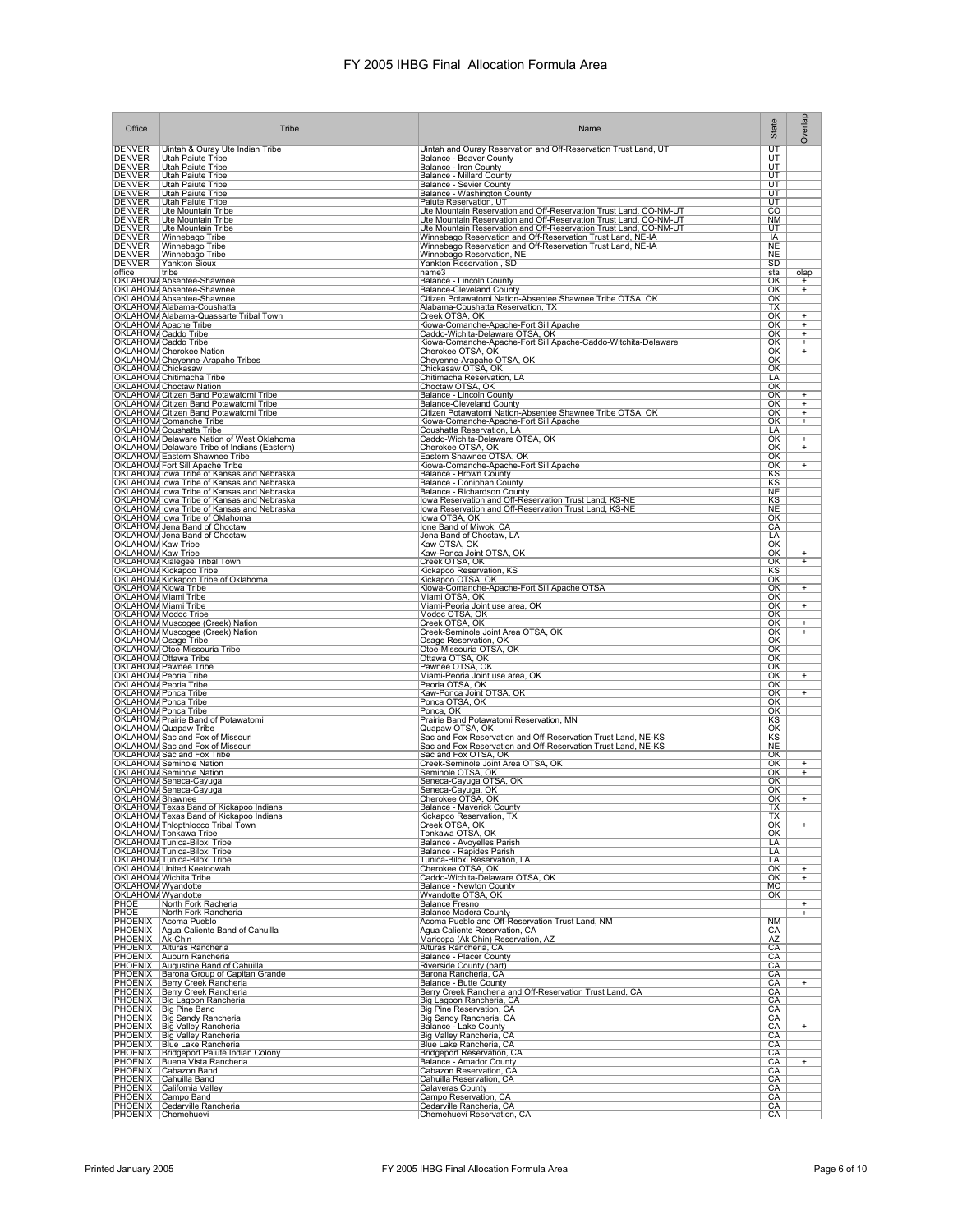| Office                               | Tribe                                                                                                                | Name                                                                                                                                                                                                           | State                        | Overlap                          |
|--------------------------------------|----------------------------------------------------------------------------------------------------------------------|----------------------------------------------------------------------------------------------------------------------------------------------------------------------------------------------------------------|------------------------------|----------------------------------|
|                                      | PHOENIX Chicken Ranch Rancheria                                                                                      | Tuolumne County (part)                                                                                                                                                                                         | CA                           |                                  |
|                                      | PHOENIX   Chico Rancheria<br>PHOENIX Chico Rancheria                                                                 | Mechoopda, CA<br>Balance - Butte County                                                                                                                                                                        | CA<br>CA                     | $^{+}$                           |
| <b>PHOENIX</b><br>PHOENIX            | Cloverdale Rancheria<br>Cochiti Pueblo                                                                               | Balance - Sonoma County<br>Cochiti Pueblo, NM                                                                                                                                                                  | CA<br><b>NM</b>              | $\ddot{}$                        |
| PHOENIX<br><b>PHOENIX</b>            | Cocopah Tribe<br>Cold Springs Rancheria                                                                              | Cocopah Reservation, AZ<br>Cold Springs Rancheria, CA                                                                                                                                                          | AZ<br>CA                     |                                  |
| <b>PHOENIX</b><br>PHOENIX            | Colorado River Indian Tribes<br>Colorado River Indian Tribes                                                         | Colorado River Reservation, AZ-CA<br>Colorado River Reservation, AZ-CA                                                                                                                                         | AZ<br>CA                     |                                  |
| PHOENIX                              | Colusa Rancheria                                                                                                     | Colusa Rancheria, CA                                                                                                                                                                                           | СA                           |                                  |
|                                      | PHOENIX Cortina Rancheria<br>PHOENIX   Cortina Rancheria                                                             | Cortina Rancheria, CA<br>Yolo County (part)                                                                                                                                                                    | СA<br>CA                     | $\ddot{}$                        |
| PHOENIX<br>PHOENIX<br>PHOENIX        | Coyote Valley Band<br>Coyote Valley Band<br>Coyote Valley Band                                                       | Balance - Mendocino County<br>Balance - Sonoma County<br>Coyote Valley Reservation, CA                                                                                                                         | CA<br>CA                     | $^{+}$<br>$\overline{+}$         |
| <b>PHOENIX</b>                       | Death Valley Timba-Sha                                                                                               | Balance - Inyo County                                                                                                                                                                                          | CA<br>CA                     |                                  |
| <b>PHOENIX</b><br><b>PHOENIX</b>     | <b>Dry Creek Rancheria</b><br><b>Dry Creek Rancheria</b>                                                             | Balance - Sonoma County<br>Dry Creek Rancheria, CA                                                                                                                                                             | CA<br>СA                     | $\ddot{}$                        |
| <b>PHOENIX</b>                       | Duck Valley Shoshone-Paiute                                                                                          | Duck Valley Reservation, ID-NV                                                                                                                                                                                 | $\overline{1}$               |                                  |
| PHOENIX<br>PHOENIX                   | Duck Valley Shoshone-Paiute                                                                                          | Duck Valley Reservation, ID-NV<br>Duckwater Reservation, NV<br>Elk Valley Rancheria, CA                                                                                                                        | <b>NV</b><br><b>NV</b>       |                                  |
| <b>PHOENIX</b>                       | <b>Elk Valley Rancheria</b><br>PHOENIX Ely Shoshone                                                                  | Ely Reservation, NV                                                                                                                                                                                            | СA<br>N <sub>V</sub>         |                                  |
| <b>PHOENIX</b><br>PHOENIX            | Enterprise Rancheria<br>Enterprise Rancheria                                                                         | Balance - Butte County<br>Enterprise Rancheria, CA                                                                                                                                                             | CA<br>CA                     | $^{+}$                           |
|                                      | PHOENIX   Ewiiaapaayp Band of Kumeyaay                                                                               | San Diego County (part)                                                                                                                                                                                        | СA                           |                                  |
|                                      | PHOENIX   Fallon Paiute-Shoshone<br>PHOENIX Fallon Paiute-Shoshone                                                   | Fallon Paiute-Shoshone Colony, NV<br>Fallon Paiute-Shoshone Reservation and Off-Res. Trust Land, NV                                                                                                            | <b>NV</b><br><b>NV</b>       |                                  |
| <b>PHOENIX</b><br><b>PHOENIX</b>     | <b>Fort Bidwell</b><br><b>Fort Bidwell</b>                                                                           | Balance - Modoc County<br>Fort Bidwell Reservation, CA                                                                                                                                                         | CA<br>CA                     | $^{+}$                           |
| PHOENIX<br><b>PHOENIX</b>            | Fort Independence<br>Fort McDermitt Paiute and Shoshone                                                              | Fort Independence Reservation, CA<br>Fort McDermitt Reservation, NV-OR                                                                                                                                         | CA<br><b>NV</b>              |                                  |
| <b>PHOENIX</b>                       | Fort McDermitt Paiute and Shoshone                                                                                   | Fort McDermitt Reservation, NV-OR                                                                                                                                                                              | 0R                           |                                  |
| PHOENIX<br>PHOENIX                   | Fort McDowell Yavapai Nation<br>Fort Mojave Tribe                                                                    | Fort McDowell Reservation, AZ<br>Fort Mojave Reservation and Off-Reservation Trust Land, AZ-CA-NV                                                                                                              | AZ<br>AZ                     |                                  |
|                                      | PHOENIX   Fort Mojave Tribe<br>PHOENIX Fort Mojave Tribe                                                             | Fort Mojave Reservation and Off-Reservation Trust Land, AZ-CA-NV<br>Fort Mojave Reservation and Off-Reservation Trust Land, AZ-CA-NV                                                                           | CA<br>NV                     |                                  |
| PHOENIX<br>PHOENIX                   | Gila River<br>Graton Rancheria                                                                                       | Gila River Reservation, AZ                                                                                                                                                                                     | AZ<br>CA                     | $\ddot{}$                        |
| <b>PHOENIX</b>                       | Graton Rancheria                                                                                                     | Balance - Marin County<br>Balance - Sonoma County<br>Balance - Plumas County                                                                                                                                   | CA                           | $\overline{+}$                   |
| <b>PHOENIX</b><br>PHOENIX            | Greenville Rancheria<br>Greenville Rancheria                                                                         | Balance - Tehama County                                                                                                                                                                                        | CA<br>CA                     | $^{+}$<br>$+$                    |
| PHOENIX                              | Greenville Rancheria<br>PHOENIX Grindstone Rancheria                                                                 | Greenville Rancheria, CA<br>Balance - Glenn County                                                                                                                                                             | СA<br>CA                     |                                  |
|                                      | PHOENIX Grindstone Rancheria<br>PHOENIX Guidiville Rancheria<br>PHOENIX Havasupai<br>PHOENIX Hoopa Valley            | Grindstone Rancheria, CA<br>Guidiville Rancheria & Balance-Mendocino                                                                                                                                           | CA<br>CА                     |                                  |
|                                      |                                                                                                                      | Havasupai Reservation, AZ                                                                                                                                                                                      | <b>AZ</b>                    |                                  |
| PHOENIX Hopi                         |                                                                                                                      | Hoopa Valley Reservation, CA<br>Hopi Reservation and Off-Reservation Trust Land, AZ                                                                                                                            | CA<br>AZ                     |                                  |
| <b>PHOENIX</b><br>PHOENIX   Hualapai | Hopland Rancheria                                                                                                    | Hopland Rancheria & Bal-Mendocino, CA<br>Hualapai Reservation and Trust Lands, AZ                                                                                                                              | CA<br>AZ                     |                                  |
| PHOENIX   Inaja Band                 | PHOENIX   Ione Band of Miwok Indians                                                                                 | San Diego County (part)<br>Balance - Amador County                                                                                                                                                             | CA<br>CA                     | $^{+}$                           |
| <b>PHOENIX</b>                       | Isleta Pueblo                                                                                                        | Isleta Pueblo, NM                                                                                                                                                                                              | <b>NM</b>                    |                                  |
| PHOENIX<br>PHOENIX                   | Jackson Rancheria<br>Jamul Indian Village                                                                            | Amador County (part)<br>Jamul Indian Village, CA                                                                                                                                                               | CA<br>CA                     |                                  |
| <b>PHOENIX</b><br>PHOENIX            | Jemez Pueblo<br>Jicarilla Reservation                                                                                | Jemez Pueblo, NM<br>Jicarilla Apache Reservation, NM                                                                                                                                                           | <b>NM</b><br>NM              |                                  |
| PHOENIX<br>PHOENIX                   | Kaibab Band of Paiute<br>Karuk                                                                                       | Kaibab Reservation, AZ<br><b>Balance Siskiyou County</b>                                                                                                                                                       | AZ<br>CA                     | +                                |
| PHOENIX   Karuk<br>PHOENIX   Karuk   |                                                                                                                      | Balance - Humboldt County<br>Karuk Reservation and Off-Reservation Trust Land, CA                                                                                                                              | CA<br>CA                     | $+$                              |
|                                      |                                                                                                                      | La Jolla Reservation, CA                                                                                                                                                                                       | CA                           |                                  |
|                                      | PHOENIX La Jolla Band<br>PHOENIX La Posta Band<br>PHOENIX Laguna Pueblo                                              | La Posta Reservation, CA<br>Laguna Pueblo and Off-Reservation Trust Land, NM                                                                                                                                   | CA<br><b>NM</b>              |                                  |
| <b>PHOENIX</b>                       | PHOENIX Las Vegas Colony<br>Laytonville Rancheria                                                                    | Las Vegas Colony, NV<br>Balance - Mendocino County                                                                                                                                                             | <b>NV</b><br>CA              | $\ddot{}$                        |
|                                      | PHOENIX   Laytonville Rancheria<br>PHOENIX Lone Pine Paiute-Shoshone                                                 | Laytonville Rancheria, CA<br>Balance - Mono County                                                                                                                                                             | CA<br>CA                     |                                  |
|                                      | PHOENIX   Lone Pine Paiute-Shoshone<br>Los Coyotes Band of Cahuilla                                                  | Lone Pine Reservation, CA<br>Los Coyotes Reservation, CA                                                                                                                                                       | CA<br>CА                     |                                  |
| PHOENIX<br>PHOENIX                   | Lovelock Colony                                                                                                      | Lovelock Colony, NV                                                                                                                                                                                            | NV                           |                                  |
|                                      | PHOENIX Lower Lake Rancheria<br>PHOENIX   Lytton Rancheria of California                                             | Balance - Sonoma County                                                                                                                                                                                        | CA<br>CA                     | $\ddot{}$<br>$^{+}$              |
|                                      | PHOENIX   Manchester Point Arena Rancheria<br>PHOENIX   Manchester Point Arena Rancheria                             | Balance - Mendocino County<br>Manchester Point Rancheria                                                                                                                                                       | CA<br>СA                     | $^{+}$                           |
|                                      | PHOENIX   Manzanita Band<br>PHOENIX   Mesa Grande Band                                                               | Manzanita Reservation, CA<br>Mesa Grande Reservation, CA                                                                                                                                                       | CА<br>CA                     |                                  |
| PHOENIX                              | <b>PHOENIX</b>   Mescalero Reservation<br>Middletown Rancheria                                                       | Mescalero Reservation, NM<br>Balance - Lake County                                                                                                                                                             | <b>NM</b><br>CA              | $\begin{array}{c} + \end{array}$ |
| <b>PHOENIX</b>                       | Middletown Rancheria                                                                                                 | Middletown Rancheria, CA                                                                                                                                                                                       | CA                           |                                  |
| <b>PHOENIX</b><br><b>PHOENIX</b>     | Moapa Band of Paiute<br>Mooretown Rancheria                                                                          | Moapa River Reservation, NV<br>Balance - Butte County                                                                                                                                                          | N <sub>V</sub><br>CA         | $\ddot{}$                        |
| <b>PHOENIX</b><br><b>PHOENIX</b>     | Mooretown Rancheria<br>Morongo Band of Cahuilla                                                                      | Mooretown Rancheria, CA<br>Morongo Reservation, CA                                                                                                                                                             | CA<br>СA                     |                                  |
| <b>PHOENIX</b><br>PHOENIX            | Nambe Pueblo<br>Navajo Nation                                                                                        | Nambe Pueblo and Off-Reservation Trust Land, NM                                                                                                                                                                | NM<br>AZ                     |                                  |
| PHOENIX<br>PHOENIX                   | Navajo Nation<br>Navajo Nation                                                                                       | Navajo Nation Reservation and Off-Reservation Trust Land, NM-AZ-UT<br>Navajo Nation Reservation and Off-Reservation Trust Land, NM-AZ-UT<br>Navajo Nation Reservation and Off-Reservation Trust Land, NM-AZ-UT | <b>NM</b><br>$\overline{UT}$ |                                  |
| <b>PHOENIX</b>                       | North Fork Rancheria                                                                                                 | North Fork Rancheria, CA                                                                                                                                                                                       | CA                           |                                  |
| <b>PHOENIX</b>                       | Paiute-Shoshone of Bishop Colony                                                                                     | Bishop Rancheria, CA<br>Pojoaque Pueblo, NM                                                                                                                                                                    | CA<br><b>NM</b>              |                                  |
|                                      | PHOENIX Pajoaque Pueblo<br>PHOENIX Pajoaque Pueblo<br>PHOENIX Pascua Yaqui Tribe                                     | Pala Reservation, CA<br>Guadalupe Town                                                                                                                                                                         | CA<br><b>AZ</b>              |                                  |
|                                      | PHOENIX Pascua Yaqui Tribe<br>PHOENIX Paskenta Band of Nomlaki Indian<br>PHOENIX Pauma Band<br>PHOENIX Pechanga Band | Pascua Yaqui Reservation, AZ<br>Balance - Tehama County                                                                                                                                                        | <b>AZ</b><br>CA              | $^{+}$                           |
|                                      |                                                                                                                      | Pauma and Yuima Reservation, CA                                                                                                                                                                                | CA                           |                                  |
|                                      | PHOENIX Picayune Rancheria                                                                                           | Pechanga Reservation, CA<br><b>Balance - Fresno County</b>                                                                                                                                                     | CA<br>CA                     | $^{+}$                           |
| <b>PHOENIX</b>                       | Picayune Rancheria<br>PHOENIX Picayune Rancheria                                                                     | Balance - Madera County<br>Balance - Mariposa County                                                                                                                                                           | CA<br>CA                     | $^{+}$<br>$^{+}$                 |
|                                      | PHOENIX Picayune Rancheria<br>PHOENIX   Picuris Pueblo                                                               | Picayune Rancheria, CA<br>Picuris Pueblo, NM                                                                                                                                                                   | CA<br>NM.                    |                                  |
| PHOENIX<br>PHOENIX                   | Pinoleville Rancheria                                                                                                | Balance - Mendocino County<br>Pinoleville Rancheria, CA                                                                                                                                                        | <b>CA</b><br>CA              | $\ddot{}$                        |
|                                      | Pinoleville Rancheria<br>PHOENIX Pit River Tribe                                                                     | Balance - Modoc County                                                                                                                                                                                         | CA                           | $\ddot{}$                        |
| <b>PHOENIX</b><br><b>PHOENIX</b>     | <b>Pit River Tribe</b><br><b>Pit River Tribe</b>                                                                     | Balance - Shasta County<br>Big Bend Rancheria, CA                                                                                                                                                              | CA<br>CA                     | $\ddot{}$                        |
|                                      | PHOENIX   Pit River Tribe<br>PHOENIX   Pit River Tribe                                                               | Likely Rancheria, CA<br>Lookout Rancheria, CA                                                                                                                                                                  | CA<br>CA                     |                                  |
|                                      | PHOENIX   Pit River Tribe                                                                                            | Montgomery Creek Rancheria, CA                                                                                                                                                                                 | CA                           |                                  |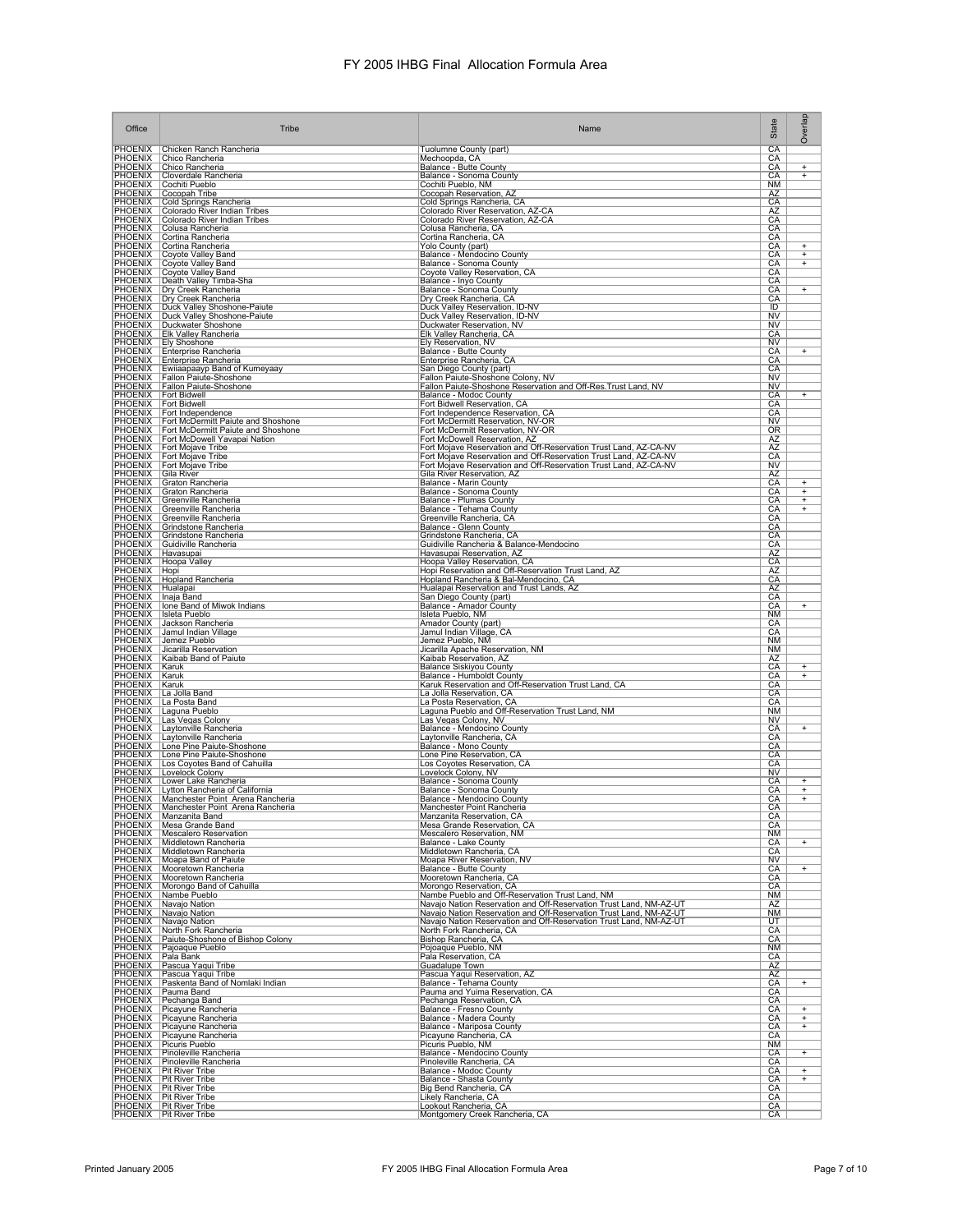| CA<br><b>PHOENIX</b><br><b>Pit River Tribe</b><br>Pit River Trust Lands, CA<br>CA<br><b>Pit River Tribe</b><br>Roaring Creek Rancheria, CA<br><b>PHOENIX</b><br><b>Pit River Tribe</b><br>XL Ranch, CA<br>CA<br><b>PHOENIX</b><br>Potter Valley Rancheria<br>Balance - Mendocino County<br>CA<br>$\ddot{}$<br><b>PHOENIX</b><br>Pyramid Lake Paiute<br>NV<br>Pyramid Lake Reservation, NV<br>PHOENIX Quartz Valley Reservation<br>Balance - Siskiyou County<br>CA<br>$+$<br><b>PHOENIX</b><br><b>Quartz Valley Reservation</b><br>Quartz Valley Reservation, CA<br>CA<br>PHOENIX Quechan Tribe<br>AZ<br>Fort Yuma Reservation, AZ-CA<br>PHOENIX Quechan Tribe<br>Fort Yuma Reservation, AZ-CA<br>CA<br>PHOENIX Ramona Band<br>Riverside County (part)<br>CA<br>PHOENIX   Redding Rancheria<br>Balance - Shasta County<br>CA<br>$\overline{+}$<br>PHOENIX Redding Rancheria<br>Redding Rancheria, CA<br>CA<br>PHOENIX   Redwood Valley Rancheria<br>Balance - Mendocino County<br>$+$<br>CA<br>PHOENIX Redwood Valley Rancheria<br>Redwood Valley Rancheria, CA<br>CA<br>PHOENIX   Reno-Sparks Colony<br>Reno-Sparks Colony, NV<br><b>NV</b><br>PHOENIX   Resighini Rancheria<br>CA<br>Resighini Rancheria, CA<br><b>PHOENIX</b>   Rincon Reservation<br>Rincon Reservation, CA<br>CA<br>PHOENIX Robinson Rancheria<br>Balance - Lake County<br>CA<br>$+$<br><b>PHOENIX</b><br>Robinson Rancheria<br>Robinson Rancheria and Off-Reservation Trust Land, CA<br>CA<br>PHOENIX   Rohnerville Rancheria<br>CA<br>Rohnerville Rancheria, CA<br>PHOENIX Round Valley Reservation<br>Balance - Mendocino County<br>CA<br>$^{+}$<br><b>PHOENIX</b> Round Valley Reservation<br>CA<br>Balance - Sonoma County<br>$+$<br><b>PHOENIX</b> Round Valley Reservation<br>Round Valley Reservation and Off-Reservation Trust Land, CA<br>CA<br>PHOENIX   Rumsey Rancheria<br>CA<br>Balance - Yolo County<br>$+$<br>PHOENIX   Rumsey Rancheria<br>Rumsey Rancheria, CA<br>CA<br>PHOENIX Salt River Pima-Maricopa<br>AZ<br>Salt River Reservation, AZ<br>PHOENIX San Carlos Apache<br>San Carlos Reservation, AZ<br>AZ<br>PHOENIX San Felipe Pueblo<br>San Felipe Pueblo, NM<br>NM<br>PHOENIX San Ildefonso Pueblo<br>San Ildefonso Pueblo, NM<br><b>NM</b><br>PHOENIX San Juan Pueblo<br>Balance - Rio Arriba County<br><b>NM</b><br>PHOENIX San Juan Pueblo<br>San Juan Pueblo, NM<br>NM<br>PHOENIX San Juan Southern Paiute Tribe<br>Balance - Coconino County<br>AZ<br>PHOENIX San Manuel Band<br>San Manuel Reservation, CA<br>CA<br>PHOENIX San Pasqual Band<br>San Pasqual Reservation, CA<br>CA<br><b>PHOENIX</b><br>San Rosa Band of Cahuilla<br>Santa Rosa Reservation, CA<br>CA<br>PHOENIX Sandia Pueblo<br>Sandia Pueblo, NM<br>N <sub>M</sub><br>PHOENIX Santa Ana Pueblo<br>Santa Ana Pueblo, NM<br><b>NM</b><br>PHOENIX Santa Clara Pueblo<br>Santa Clara Pueblo, NM<br><b>NM</b><br>PHOENIX Santa Rosa Rancheria<br>Santa Rosa Rancheria, CA<br>CA<br>PHOENIX Santa Ynez Band of Chumash<br>CA<br>Santa Ynez Reservation, CA<br>PHOENIX Santa Ysabel Reservation<br>Santa Ysabel Reservation, CA<br>CA<br>PHOENIX Santo Domingo Pueblo<br>Santo Domingo Pueblo, NM<br><b>NM</b><br>PHOENIX Scotts Valley (Pomo)<br>Balance - Lake County<br>CA<br>$+$<br>PHOENIX Sherwood Valley Rancheria<br>Balance - Mendocino County<br>CA<br>$\overline{+}$<br>Sherwood Valley Rancheria, CA<br>CA<br>PHOENIX Shingle Springs Rancheria<br>Shingle Springs Rancheria, CA<br>CA<br>PHOENIX Smith River Rancheria<br>OR<br>Balance - Coos County<br>$+$<br>PHOENIX Smith River Rancheria<br><b>Balance - Curry County</b><br>CA<br>$\overline{+}$<br>PHOENIX Smith River Rancheria<br>CA<br>Balance - Del Norte County<br>$\overline{+}$<br><b>PHOENIX</b> Smith River Rancheria<br>Balance - Humboldt County<br>CA<br>$\overline{+}$<br>PHOENIX Smith River Rancheria<br><b>OR</b><br>Balance - Josephine County<br>$\ddot{}$<br>PHOENIX Smith River Rancheria<br>Smith River Rancheria, CA<br>CA<br>PHOENIX Soboba Band<br>Soboba Reservation, CA<br>CA<br>PHOENIX Stewarts Point Rancheria<br>Balance - Sonoma County<br>CA<br>$+$<br>PHOENIX Stewarts Point Rancheria<br>Stewarts Point Rancheria, CA<br>CA<br><b>PHOENIX</b><br>Sulphur Bank Rancheria<br>CA<br>Balance - Lake County<br>$^{+}$<br>PHOENIX Sulphur Bank Rancheria<br>Sulphur Bank Rancheria, CA<br>CA<br><b>PHOENIX</b><br>Summit Lake Paiute Tribe<br>Summit Lake Reservation, NV<br><b>NV</b><br><b>PHOENIX</b><br>Susanville Rancheria<br>Balance - Lassen County<br>CA<br><b>PHOENIX</b><br>Susanville Rancheria<br>Susanville Rancheria, CA<br>CA<br>PHOENIX   Sycuan Band<br>CA<br>Sycuan Reservation, CA<br>PHOENIX   Table Bluff Rancheria<br>Table Bluff Reservation and Off-Reservation Trust Land, CA<br>CA<br>PHOENIX   Table Mountain Rancheria<br>Table Mountain Rancheria, CA<br>CA | Office         | Tribe | Name | State | Overlap |
|---------------------------------------------------------------------------------------------------------------------------------------------------------------------------------------------------------------------------------------------------------------------------------------------------------------------------------------------------------------------------------------------------------------------------------------------------------------------------------------------------------------------------------------------------------------------------------------------------------------------------------------------------------------------------------------------------------------------------------------------------------------------------------------------------------------------------------------------------------------------------------------------------------------------------------------------------------------------------------------------------------------------------------------------------------------------------------------------------------------------------------------------------------------------------------------------------------------------------------------------------------------------------------------------------------------------------------------------------------------------------------------------------------------------------------------------------------------------------------------------------------------------------------------------------------------------------------------------------------------------------------------------------------------------------------------------------------------------------------------------------------------------------------------------------------------------------------------------------------------------------------------------------------------------------------------------------------------------------------------------------------------------------------------------------------------------------------------------------------------------------------------------------------------------------------------------------------------------------------------------------------------------------------------------------------------------------------------------------------------------------------------------------------------------------------------------------------------------------------------------------------------------------------------------------------------------------------------------------------------------------------------------------------------------------------------------------------------------------------------------------------------------------------------------------------------------------------------------------------------------------------------------------------------------------------------------------------------------------------------------------------------------------------------------------------------------------------------------------------------------------------------------------------------------------------------------------------------------------------------------------------------------------------------------------------------------------------------------------------------------------------------------------------------------------------------------------------------------------------------------------------------------------------------------------------------------------------------------------------------------------------------------------------------------------------------------------------------------------------------------------------------------------------------------------------------------------------------------------------------------------------------------------------------------------------------------------------------------------------------------------------------------------------------------------------------------------------------------------------------------------------------------------------------------------------------------------------------------------------------------------------------------------------------------------------------------------------------------------------------------------------------------------------------------------------------------------------------------------------------------------------------------------------------------------------------------------------------------------------------------------------------------------------------------------------------------------------------------------------------------------------------------------------------------------------------------------------------------------------|----------------|-------|------|-------|---------|
|                                                                                                                                                                                                                                                                                                                                                                                                                                                                                                                                                                                                                                                                                                                                                                                                                                                                                                                                                                                                                                                                                                                                                                                                                                                                                                                                                                                                                                                                                                                                                                                                                                                                                                                                                                                                                                                                                                                                                                                                                                                                                                                                                                                                                                                                                                                                                                                                                                                                                                                                                                                                                                                                                                                                                                                                                                                                                                                                                                                                                                                                                                                                                                                                                                                                                                                                                                                                                                                                                                                                                                                                                                                                                                                                                                                                                                                                                                                                                                                                                                                                                                                                                                                                                                                                                                                                                                                                                                                                                                                                                                                                                                                                                                                                                                                                                                                         |                |       |      |       |         |
|                                                                                                                                                                                                                                                                                                                                                                                                                                                                                                                                                                                                                                                                                                                                                                                                                                                                                                                                                                                                                                                                                                                                                                                                                                                                                                                                                                                                                                                                                                                                                                                                                                                                                                                                                                                                                                                                                                                                                                                                                                                                                                                                                                                                                                                                                                                                                                                                                                                                                                                                                                                                                                                                                                                                                                                                                                                                                                                                                                                                                                                                                                                                                                                                                                                                                                                                                                                                                                                                                                                                                                                                                                                                                                                                                                                                                                                                                                                                                                                                                                                                                                                                                                                                                                                                                                                                                                                                                                                                                                                                                                                                                                                                                                                                                                                                                                                         | <b>PHOENIX</b> |       |      |       |         |
|                                                                                                                                                                                                                                                                                                                                                                                                                                                                                                                                                                                                                                                                                                                                                                                                                                                                                                                                                                                                                                                                                                                                                                                                                                                                                                                                                                                                                                                                                                                                                                                                                                                                                                                                                                                                                                                                                                                                                                                                                                                                                                                                                                                                                                                                                                                                                                                                                                                                                                                                                                                                                                                                                                                                                                                                                                                                                                                                                                                                                                                                                                                                                                                                                                                                                                                                                                                                                                                                                                                                                                                                                                                                                                                                                                                                                                                                                                                                                                                                                                                                                                                                                                                                                                                                                                                                                                                                                                                                                                                                                                                                                                                                                                                                                                                                                                                         |                |       |      |       |         |
|                                                                                                                                                                                                                                                                                                                                                                                                                                                                                                                                                                                                                                                                                                                                                                                                                                                                                                                                                                                                                                                                                                                                                                                                                                                                                                                                                                                                                                                                                                                                                                                                                                                                                                                                                                                                                                                                                                                                                                                                                                                                                                                                                                                                                                                                                                                                                                                                                                                                                                                                                                                                                                                                                                                                                                                                                                                                                                                                                                                                                                                                                                                                                                                                                                                                                                                                                                                                                                                                                                                                                                                                                                                                                                                                                                                                                                                                                                                                                                                                                                                                                                                                                                                                                                                                                                                                                                                                                                                                                                                                                                                                                                                                                                                                                                                                                                                         |                |       |      |       |         |
|                                                                                                                                                                                                                                                                                                                                                                                                                                                                                                                                                                                                                                                                                                                                                                                                                                                                                                                                                                                                                                                                                                                                                                                                                                                                                                                                                                                                                                                                                                                                                                                                                                                                                                                                                                                                                                                                                                                                                                                                                                                                                                                                                                                                                                                                                                                                                                                                                                                                                                                                                                                                                                                                                                                                                                                                                                                                                                                                                                                                                                                                                                                                                                                                                                                                                                                                                                                                                                                                                                                                                                                                                                                                                                                                                                                                                                                                                                                                                                                                                                                                                                                                                                                                                                                                                                                                                                                                                                                                                                                                                                                                                                                                                                                                                                                                                                                         |                |       |      |       |         |
|                                                                                                                                                                                                                                                                                                                                                                                                                                                                                                                                                                                                                                                                                                                                                                                                                                                                                                                                                                                                                                                                                                                                                                                                                                                                                                                                                                                                                                                                                                                                                                                                                                                                                                                                                                                                                                                                                                                                                                                                                                                                                                                                                                                                                                                                                                                                                                                                                                                                                                                                                                                                                                                                                                                                                                                                                                                                                                                                                                                                                                                                                                                                                                                                                                                                                                                                                                                                                                                                                                                                                                                                                                                                                                                                                                                                                                                                                                                                                                                                                                                                                                                                                                                                                                                                                                                                                                                                                                                                                                                                                                                                                                                                                                                                                                                                                                                         |                |       |      |       |         |
|                                                                                                                                                                                                                                                                                                                                                                                                                                                                                                                                                                                                                                                                                                                                                                                                                                                                                                                                                                                                                                                                                                                                                                                                                                                                                                                                                                                                                                                                                                                                                                                                                                                                                                                                                                                                                                                                                                                                                                                                                                                                                                                                                                                                                                                                                                                                                                                                                                                                                                                                                                                                                                                                                                                                                                                                                                                                                                                                                                                                                                                                                                                                                                                                                                                                                                                                                                                                                                                                                                                                                                                                                                                                                                                                                                                                                                                                                                                                                                                                                                                                                                                                                                                                                                                                                                                                                                                                                                                                                                                                                                                                                                                                                                                                                                                                                                                         |                |       |      |       |         |
|                                                                                                                                                                                                                                                                                                                                                                                                                                                                                                                                                                                                                                                                                                                                                                                                                                                                                                                                                                                                                                                                                                                                                                                                                                                                                                                                                                                                                                                                                                                                                                                                                                                                                                                                                                                                                                                                                                                                                                                                                                                                                                                                                                                                                                                                                                                                                                                                                                                                                                                                                                                                                                                                                                                                                                                                                                                                                                                                                                                                                                                                                                                                                                                                                                                                                                                                                                                                                                                                                                                                                                                                                                                                                                                                                                                                                                                                                                                                                                                                                                                                                                                                                                                                                                                                                                                                                                                                                                                                                                                                                                                                                                                                                                                                                                                                                                                         |                |       |      |       |         |
|                                                                                                                                                                                                                                                                                                                                                                                                                                                                                                                                                                                                                                                                                                                                                                                                                                                                                                                                                                                                                                                                                                                                                                                                                                                                                                                                                                                                                                                                                                                                                                                                                                                                                                                                                                                                                                                                                                                                                                                                                                                                                                                                                                                                                                                                                                                                                                                                                                                                                                                                                                                                                                                                                                                                                                                                                                                                                                                                                                                                                                                                                                                                                                                                                                                                                                                                                                                                                                                                                                                                                                                                                                                                                                                                                                                                                                                                                                                                                                                                                                                                                                                                                                                                                                                                                                                                                                                                                                                                                                                                                                                                                                                                                                                                                                                                                                                         |                |       |      |       |         |
|                                                                                                                                                                                                                                                                                                                                                                                                                                                                                                                                                                                                                                                                                                                                                                                                                                                                                                                                                                                                                                                                                                                                                                                                                                                                                                                                                                                                                                                                                                                                                                                                                                                                                                                                                                                                                                                                                                                                                                                                                                                                                                                                                                                                                                                                                                                                                                                                                                                                                                                                                                                                                                                                                                                                                                                                                                                                                                                                                                                                                                                                                                                                                                                                                                                                                                                                                                                                                                                                                                                                                                                                                                                                                                                                                                                                                                                                                                                                                                                                                                                                                                                                                                                                                                                                                                                                                                                                                                                                                                                                                                                                                                                                                                                                                                                                                                                         |                |       |      |       |         |
|                                                                                                                                                                                                                                                                                                                                                                                                                                                                                                                                                                                                                                                                                                                                                                                                                                                                                                                                                                                                                                                                                                                                                                                                                                                                                                                                                                                                                                                                                                                                                                                                                                                                                                                                                                                                                                                                                                                                                                                                                                                                                                                                                                                                                                                                                                                                                                                                                                                                                                                                                                                                                                                                                                                                                                                                                                                                                                                                                                                                                                                                                                                                                                                                                                                                                                                                                                                                                                                                                                                                                                                                                                                                                                                                                                                                                                                                                                                                                                                                                                                                                                                                                                                                                                                                                                                                                                                                                                                                                                                                                                                                                                                                                                                                                                                                                                                         |                |       |      |       |         |
|                                                                                                                                                                                                                                                                                                                                                                                                                                                                                                                                                                                                                                                                                                                                                                                                                                                                                                                                                                                                                                                                                                                                                                                                                                                                                                                                                                                                                                                                                                                                                                                                                                                                                                                                                                                                                                                                                                                                                                                                                                                                                                                                                                                                                                                                                                                                                                                                                                                                                                                                                                                                                                                                                                                                                                                                                                                                                                                                                                                                                                                                                                                                                                                                                                                                                                                                                                                                                                                                                                                                                                                                                                                                                                                                                                                                                                                                                                                                                                                                                                                                                                                                                                                                                                                                                                                                                                                                                                                                                                                                                                                                                                                                                                                                                                                                                                                         |                |       |      |       |         |
|                                                                                                                                                                                                                                                                                                                                                                                                                                                                                                                                                                                                                                                                                                                                                                                                                                                                                                                                                                                                                                                                                                                                                                                                                                                                                                                                                                                                                                                                                                                                                                                                                                                                                                                                                                                                                                                                                                                                                                                                                                                                                                                                                                                                                                                                                                                                                                                                                                                                                                                                                                                                                                                                                                                                                                                                                                                                                                                                                                                                                                                                                                                                                                                                                                                                                                                                                                                                                                                                                                                                                                                                                                                                                                                                                                                                                                                                                                                                                                                                                                                                                                                                                                                                                                                                                                                                                                                                                                                                                                                                                                                                                                                                                                                                                                                                                                                         |                |       |      |       |         |
|                                                                                                                                                                                                                                                                                                                                                                                                                                                                                                                                                                                                                                                                                                                                                                                                                                                                                                                                                                                                                                                                                                                                                                                                                                                                                                                                                                                                                                                                                                                                                                                                                                                                                                                                                                                                                                                                                                                                                                                                                                                                                                                                                                                                                                                                                                                                                                                                                                                                                                                                                                                                                                                                                                                                                                                                                                                                                                                                                                                                                                                                                                                                                                                                                                                                                                                                                                                                                                                                                                                                                                                                                                                                                                                                                                                                                                                                                                                                                                                                                                                                                                                                                                                                                                                                                                                                                                                                                                                                                                                                                                                                                                                                                                                                                                                                                                                         |                |       |      |       |         |
|                                                                                                                                                                                                                                                                                                                                                                                                                                                                                                                                                                                                                                                                                                                                                                                                                                                                                                                                                                                                                                                                                                                                                                                                                                                                                                                                                                                                                                                                                                                                                                                                                                                                                                                                                                                                                                                                                                                                                                                                                                                                                                                                                                                                                                                                                                                                                                                                                                                                                                                                                                                                                                                                                                                                                                                                                                                                                                                                                                                                                                                                                                                                                                                                                                                                                                                                                                                                                                                                                                                                                                                                                                                                                                                                                                                                                                                                                                                                                                                                                                                                                                                                                                                                                                                                                                                                                                                                                                                                                                                                                                                                                                                                                                                                                                                                                                                         |                |       |      |       |         |
|                                                                                                                                                                                                                                                                                                                                                                                                                                                                                                                                                                                                                                                                                                                                                                                                                                                                                                                                                                                                                                                                                                                                                                                                                                                                                                                                                                                                                                                                                                                                                                                                                                                                                                                                                                                                                                                                                                                                                                                                                                                                                                                                                                                                                                                                                                                                                                                                                                                                                                                                                                                                                                                                                                                                                                                                                                                                                                                                                                                                                                                                                                                                                                                                                                                                                                                                                                                                                                                                                                                                                                                                                                                                                                                                                                                                                                                                                                                                                                                                                                                                                                                                                                                                                                                                                                                                                                                                                                                                                                                                                                                                                                                                                                                                                                                                                                                         |                |       |      |       |         |
|                                                                                                                                                                                                                                                                                                                                                                                                                                                                                                                                                                                                                                                                                                                                                                                                                                                                                                                                                                                                                                                                                                                                                                                                                                                                                                                                                                                                                                                                                                                                                                                                                                                                                                                                                                                                                                                                                                                                                                                                                                                                                                                                                                                                                                                                                                                                                                                                                                                                                                                                                                                                                                                                                                                                                                                                                                                                                                                                                                                                                                                                                                                                                                                                                                                                                                                                                                                                                                                                                                                                                                                                                                                                                                                                                                                                                                                                                                                                                                                                                                                                                                                                                                                                                                                                                                                                                                                                                                                                                                                                                                                                                                                                                                                                                                                                                                                         |                |       |      |       |         |
|                                                                                                                                                                                                                                                                                                                                                                                                                                                                                                                                                                                                                                                                                                                                                                                                                                                                                                                                                                                                                                                                                                                                                                                                                                                                                                                                                                                                                                                                                                                                                                                                                                                                                                                                                                                                                                                                                                                                                                                                                                                                                                                                                                                                                                                                                                                                                                                                                                                                                                                                                                                                                                                                                                                                                                                                                                                                                                                                                                                                                                                                                                                                                                                                                                                                                                                                                                                                                                                                                                                                                                                                                                                                                                                                                                                                                                                                                                                                                                                                                                                                                                                                                                                                                                                                                                                                                                                                                                                                                                                                                                                                                                                                                                                                                                                                                                                         |                |       |      |       |         |
|                                                                                                                                                                                                                                                                                                                                                                                                                                                                                                                                                                                                                                                                                                                                                                                                                                                                                                                                                                                                                                                                                                                                                                                                                                                                                                                                                                                                                                                                                                                                                                                                                                                                                                                                                                                                                                                                                                                                                                                                                                                                                                                                                                                                                                                                                                                                                                                                                                                                                                                                                                                                                                                                                                                                                                                                                                                                                                                                                                                                                                                                                                                                                                                                                                                                                                                                                                                                                                                                                                                                                                                                                                                                                                                                                                                                                                                                                                                                                                                                                                                                                                                                                                                                                                                                                                                                                                                                                                                                                                                                                                                                                                                                                                                                                                                                                                                         |                |       |      |       |         |
|                                                                                                                                                                                                                                                                                                                                                                                                                                                                                                                                                                                                                                                                                                                                                                                                                                                                                                                                                                                                                                                                                                                                                                                                                                                                                                                                                                                                                                                                                                                                                                                                                                                                                                                                                                                                                                                                                                                                                                                                                                                                                                                                                                                                                                                                                                                                                                                                                                                                                                                                                                                                                                                                                                                                                                                                                                                                                                                                                                                                                                                                                                                                                                                                                                                                                                                                                                                                                                                                                                                                                                                                                                                                                                                                                                                                                                                                                                                                                                                                                                                                                                                                                                                                                                                                                                                                                                                                                                                                                                                                                                                                                                                                                                                                                                                                                                                         |                |       |      |       |         |
|                                                                                                                                                                                                                                                                                                                                                                                                                                                                                                                                                                                                                                                                                                                                                                                                                                                                                                                                                                                                                                                                                                                                                                                                                                                                                                                                                                                                                                                                                                                                                                                                                                                                                                                                                                                                                                                                                                                                                                                                                                                                                                                                                                                                                                                                                                                                                                                                                                                                                                                                                                                                                                                                                                                                                                                                                                                                                                                                                                                                                                                                                                                                                                                                                                                                                                                                                                                                                                                                                                                                                                                                                                                                                                                                                                                                                                                                                                                                                                                                                                                                                                                                                                                                                                                                                                                                                                                                                                                                                                                                                                                                                                                                                                                                                                                                                                                         |                |       |      |       |         |
|                                                                                                                                                                                                                                                                                                                                                                                                                                                                                                                                                                                                                                                                                                                                                                                                                                                                                                                                                                                                                                                                                                                                                                                                                                                                                                                                                                                                                                                                                                                                                                                                                                                                                                                                                                                                                                                                                                                                                                                                                                                                                                                                                                                                                                                                                                                                                                                                                                                                                                                                                                                                                                                                                                                                                                                                                                                                                                                                                                                                                                                                                                                                                                                                                                                                                                                                                                                                                                                                                                                                                                                                                                                                                                                                                                                                                                                                                                                                                                                                                                                                                                                                                                                                                                                                                                                                                                                                                                                                                                                                                                                                                                                                                                                                                                                                                                                         |                |       |      |       |         |
|                                                                                                                                                                                                                                                                                                                                                                                                                                                                                                                                                                                                                                                                                                                                                                                                                                                                                                                                                                                                                                                                                                                                                                                                                                                                                                                                                                                                                                                                                                                                                                                                                                                                                                                                                                                                                                                                                                                                                                                                                                                                                                                                                                                                                                                                                                                                                                                                                                                                                                                                                                                                                                                                                                                                                                                                                                                                                                                                                                                                                                                                                                                                                                                                                                                                                                                                                                                                                                                                                                                                                                                                                                                                                                                                                                                                                                                                                                                                                                                                                                                                                                                                                                                                                                                                                                                                                                                                                                                                                                                                                                                                                                                                                                                                                                                                                                                         |                |       |      |       |         |
|                                                                                                                                                                                                                                                                                                                                                                                                                                                                                                                                                                                                                                                                                                                                                                                                                                                                                                                                                                                                                                                                                                                                                                                                                                                                                                                                                                                                                                                                                                                                                                                                                                                                                                                                                                                                                                                                                                                                                                                                                                                                                                                                                                                                                                                                                                                                                                                                                                                                                                                                                                                                                                                                                                                                                                                                                                                                                                                                                                                                                                                                                                                                                                                                                                                                                                                                                                                                                                                                                                                                                                                                                                                                                                                                                                                                                                                                                                                                                                                                                                                                                                                                                                                                                                                                                                                                                                                                                                                                                                                                                                                                                                                                                                                                                                                                                                                         |                |       |      |       |         |
|                                                                                                                                                                                                                                                                                                                                                                                                                                                                                                                                                                                                                                                                                                                                                                                                                                                                                                                                                                                                                                                                                                                                                                                                                                                                                                                                                                                                                                                                                                                                                                                                                                                                                                                                                                                                                                                                                                                                                                                                                                                                                                                                                                                                                                                                                                                                                                                                                                                                                                                                                                                                                                                                                                                                                                                                                                                                                                                                                                                                                                                                                                                                                                                                                                                                                                                                                                                                                                                                                                                                                                                                                                                                                                                                                                                                                                                                                                                                                                                                                                                                                                                                                                                                                                                                                                                                                                                                                                                                                                                                                                                                                                                                                                                                                                                                                                                         |                |       |      |       |         |
|                                                                                                                                                                                                                                                                                                                                                                                                                                                                                                                                                                                                                                                                                                                                                                                                                                                                                                                                                                                                                                                                                                                                                                                                                                                                                                                                                                                                                                                                                                                                                                                                                                                                                                                                                                                                                                                                                                                                                                                                                                                                                                                                                                                                                                                                                                                                                                                                                                                                                                                                                                                                                                                                                                                                                                                                                                                                                                                                                                                                                                                                                                                                                                                                                                                                                                                                                                                                                                                                                                                                                                                                                                                                                                                                                                                                                                                                                                                                                                                                                                                                                                                                                                                                                                                                                                                                                                                                                                                                                                                                                                                                                                                                                                                                                                                                                                                         |                |       |      |       |         |
|                                                                                                                                                                                                                                                                                                                                                                                                                                                                                                                                                                                                                                                                                                                                                                                                                                                                                                                                                                                                                                                                                                                                                                                                                                                                                                                                                                                                                                                                                                                                                                                                                                                                                                                                                                                                                                                                                                                                                                                                                                                                                                                                                                                                                                                                                                                                                                                                                                                                                                                                                                                                                                                                                                                                                                                                                                                                                                                                                                                                                                                                                                                                                                                                                                                                                                                                                                                                                                                                                                                                                                                                                                                                                                                                                                                                                                                                                                                                                                                                                                                                                                                                                                                                                                                                                                                                                                                                                                                                                                                                                                                                                                                                                                                                                                                                                                                         |                |       |      |       |         |
|                                                                                                                                                                                                                                                                                                                                                                                                                                                                                                                                                                                                                                                                                                                                                                                                                                                                                                                                                                                                                                                                                                                                                                                                                                                                                                                                                                                                                                                                                                                                                                                                                                                                                                                                                                                                                                                                                                                                                                                                                                                                                                                                                                                                                                                                                                                                                                                                                                                                                                                                                                                                                                                                                                                                                                                                                                                                                                                                                                                                                                                                                                                                                                                                                                                                                                                                                                                                                                                                                                                                                                                                                                                                                                                                                                                                                                                                                                                                                                                                                                                                                                                                                                                                                                                                                                                                                                                                                                                                                                                                                                                                                                                                                                                                                                                                                                                         |                |       |      |       |         |
|                                                                                                                                                                                                                                                                                                                                                                                                                                                                                                                                                                                                                                                                                                                                                                                                                                                                                                                                                                                                                                                                                                                                                                                                                                                                                                                                                                                                                                                                                                                                                                                                                                                                                                                                                                                                                                                                                                                                                                                                                                                                                                                                                                                                                                                                                                                                                                                                                                                                                                                                                                                                                                                                                                                                                                                                                                                                                                                                                                                                                                                                                                                                                                                                                                                                                                                                                                                                                                                                                                                                                                                                                                                                                                                                                                                                                                                                                                                                                                                                                                                                                                                                                                                                                                                                                                                                                                                                                                                                                                                                                                                                                                                                                                                                                                                                                                                         |                |       |      |       |         |
|                                                                                                                                                                                                                                                                                                                                                                                                                                                                                                                                                                                                                                                                                                                                                                                                                                                                                                                                                                                                                                                                                                                                                                                                                                                                                                                                                                                                                                                                                                                                                                                                                                                                                                                                                                                                                                                                                                                                                                                                                                                                                                                                                                                                                                                                                                                                                                                                                                                                                                                                                                                                                                                                                                                                                                                                                                                                                                                                                                                                                                                                                                                                                                                                                                                                                                                                                                                                                                                                                                                                                                                                                                                                                                                                                                                                                                                                                                                                                                                                                                                                                                                                                                                                                                                                                                                                                                                                                                                                                                                                                                                                                                                                                                                                                                                                                                                         |                |       |      |       |         |
|                                                                                                                                                                                                                                                                                                                                                                                                                                                                                                                                                                                                                                                                                                                                                                                                                                                                                                                                                                                                                                                                                                                                                                                                                                                                                                                                                                                                                                                                                                                                                                                                                                                                                                                                                                                                                                                                                                                                                                                                                                                                                                                                                                                                                                                                                                                                                                                                                                                                                                                                                                                                                                                                                                                                                                                                                                                                                                                                                                                                                                                                                                                                                                                                                                                                                                                                                                                                                                                                                                                                                                                                                                                                                                                                                                                                                                                                                                                                                                                                                                                                                                                                                                                                                                                                                                                                                                                                                                                                                                                                                                                                                                                                                                                                                                                                                                                         |                |       |      |       |         |
|                                                                                                                                                                                                                                                                                                                                                                                                                                                                                                                                                                                                                                                                                                                                                                                                                                                                                                                                                                                                                                                                                                                                                                                                                                                                                                                                                                                                                                                                                                                                                                                                                                                                                                                                                                                                                                                                                                                                                                                                                                                                                                                                                                                                                                                                                                                                                                                                                                                                                                                                                                                                                                                                                                                                                                                                                                                                                                                                                                                                                                                                                                                                                                                                                                                                                                                                                                                                                                                                                                                                                                                                                                                                                                                                                                                                                                                                                                                                                                                                                                                                                                                                                                                                                                                                                                                                                                                                                                                                                                                                                                                                                                                                                                                                                                                                                                                         |                |       |      |       |         |
|                                                                                                                                                                                                                                                                                                                                                                                                                                                                                                                                                                                                                                                                                                                                                                                                                                                                                                                                                                                                                                                                                                                                                                                                                                                                                                                                                                                                                                                                                                                                                                                                                                                                                                                                                                                                                                                                                                                                                                                                                                                                                                                                                                                                                                                                                                                                                                                                                                                                                                                                                                                                                                                                                                                                                                                                                                                                                                                                                                                                                                                                                                                                                                                                                                                                                                                                                                                                                                                                                                                                                                                                                                                                                                                                                                                                                                                                                                                                                                                                                                                                                                                                                                                                                                                                                                                                                                                                                                                                                                                                                                                                                                                                                                                                                                                                                                                         |                |       |      |       |         |
|                                                                                                                                                                                                                                                                                                                                                                                                                                                                                                                                                                                                                                                                                                                                                                                                                                                                                                                                                                                                                                                                                                                                                                                                                                                                                                                                                                                                                                                                                                                                                                                                                                                                                                                                                                                                                                                                                                                                                                                                                                                                                                                                                                                                                                                                                                                                                                                                                                                                                                                                                                                                                                                                                                                                                                                                                                                                                                                                                                                                                                                                                                                                                                                                                                                                                                                                                                                                                                                                                                                                                                                                                                                                                                                                                                                                                                                                                                                                                                                                                                                                                                                                                                                                                                                                                                                                                                                                                                                                                                                                                                                                                                                                                                                                                                                                                                                         |                |       |      |       |         |
|                                                                                                                                                                                                                                                                                                                                                                                                                                                                                                                                                                                                                                                                                                                                                                                                                                                                                                                                                                                                                                                                                                                                                                                                                                                                                                                                                                                                                                                                                                                                                                                                                                                                                                                                                                                                                                                                                                                                                                                                                                                                                                                                                                                                                                                                                                                                                                                                                                                                                                                                                                                                                                                                                                                                                                                                                                                                                                                                                                                                                                                                                                                                                                                                                                                                                                                                                                                                                                                                                                                                                                                                                                                                                                                                                                                                                                                                                                                                                                                                                                                                                                                                                                                                                                                                                                                                                                                                                                                                                                                                                                                                                                                                                                                                                                                                                                                         |                |       |      |       |         |
|                                                                                                                                                                                                                                                                                                                                                                                                                                                                                                                                                                                                                                                                                                                                                                                                                                                                                                                                                                                                                                                                                                                                                                                                                                                                                                                                                                                                                                                                                                                                                                                                                                                                                                                                                                                                                                                                                                                                                                                                                                                                                                                                                                                                                                                                                                                                                                                                                                                                                                                                                                                                                                                                                                                                                                                                                                                                                                                                                                                                                                                                                                                                                                                                                                                                                                                                                                                                                                                                                                                                                                                                                                                                                                                                                                                                                                                                                                                                                                                                                                                                                                                                                                                                                                                                                                                                                                                                                                                                                                                                                                                                                                                                                                                                                                                                                                                         |                |       |      |       |         |
|                                                                                                                                                                                                                                                                                                                                                                                                                                                                                                                                                                                                                                                                                                                                                                                                                                                                                                                                                                                                                                                                                                                                                                                                                                                                                                                                                                                                                                                                                                                                                                                                                                                                                                                                                                                                                                                                                                                                                                                                                                                                                                                                                                                                                                                                                                                                                                                                                                                                                                                                                                                                                                                                                                                                                                                                                                                                                                                                                                                                                                                                                                                                                                                                                                                                                                                                                                                                                                                                                                                                                                                                                                                                                                                                                                                                                                                                                                                                                                                                                                                                                                                                                                                                                                                                                                                                                                                                                                                                                                                                                                                                                                                                                                                                                                                                                                                         |                |       |      |       |         |
|                                                                                                                                                                                                                                                                                                                                                                                                                                                                                                                                                                                                                                                                                                                                                                                                                                                                                                                                                                                                                                                                                                                                                                                                                                                                                                                                                                                                                                                                                                                                                                                                                                                                                                                                                                                                                                                                                                                                                                                                                                                                                                                                                                                                                                                                                                                                                                                                                                                                                                                                                                                                                                                                                                                                                                                                                                                                                                                                                                                                                                                                                                                                                                                                                                                                                                                                                                                                                                                                                                                                                                                                                                                                                                                                                                                                                                                                                                                                                                                                                                                                                                                                                                                                                                                                                                                                                                                                                                                                                                                                                                                                                                                                                                                                                                                                                                                         |                |       |      |       |         |
|                                                                                                                                                                                                                                                                                                                                                                                                                                                                                                                                                                                                                                                                                                                                                                                                                                                                                                                                                                                                                                                                                                                                                                                                                                                                                                                                                                                                                                                                                                                                                                                                                                                                                                                                                                                                                                                                                                                                                                                                                                                                                                                                                                                                                                                                                                                                                                                                                                                                                                                                                                                                                                                                                                                                                                                                                                                                                                                                                                                                                                                                                                                                                                                                                                                                                                                                                                                                                                                                                                                                                                                                                                                                                                                                                                                                                                                                                                                                                                                                                                                                                                                                                                                                                                                                                                                                                                                                                                                                                                                                                                                                                                                                                                                                                                                                                                                         |                |       |      |       |         |
|                                                                                                                                                                                                                                                                                                                                                                                                                                                                                                                                                                                                                                                                                                                                                                                                                                                                                                                                                                                                                                                                                                                                                                                                                                                                                                                                                                                                                                                                                                                                                                                                                                                                                                                                                                                                                                                                                                                                                                                                                                                                                                                                                                                                                                                                                                                                                                                                                                                                                                                                                                                                                                                                                                                                                                                                                                                                                                                                                                                                                                                                                                                                                                                                                                                                                                                                                                                                                                                                                                                                                                                                                                                                                                                                                                                                                                                                                                                                                                                                                                                                                                                                                                                                                                                                                                                                                                                                                                                                                                                                                                                                                                                                                                                                                                                                                                                         |                |       |      |       |         |
|                                                                                                                                                                                                                                                                                                                                                                                                                                                                                                                                                                                                                                                                                                                                                                                                                                                                                                                                                                                                                                                                                                                                                                                                                                                                                                                                                                                                                                                                                                                                                                                                                                                                                                                                                                                                                                                                                                                                                                                                                                                                                                                                                                                                                                                                                                                                                                                                                                                                                                                                                                                                                                                                                                                                                                                                                                                                                                                                                                                                                                                                                                                                                                                                                                                                                                                                                                                                                                                                                                                                                                                                                                                                                                                                                                                                                                                                                                                                                                                                                                                                                                                                                                                                                                                                                                                                                                                                                                                                                                                                                                                                                                                                                                                                                                                                                                                         |                |       |      |       |         |
|                                                                                                                                                                                                                                                                                                                                                                                                                                                                                                                                                                                                                                                                                                                                                                                                                                                                                                                                                                                                                                                                                                                                                                                                                                                                                                                                                                                                                                                                                                                                                                                                                                                                                                                                                                                                                                                                                                                                                                                                                                                                                                                                                                                                                                                                                                                                                                                                                                                                                                                                                                                                                                                                                                                                                                                                                                                                                                                                                                                                                                                                                                                                                                                                                                                                                                                                                                                                                                                                                                                                                                                                                                                                                                                                                                                                                                                                                                                                                                                                                                                                                                                                                                                                                                                                                                                                                                                                                                                                                                                                                                                                                                                                                                                                                                                                                                                         |                |       |      |       |         |
|                                                                                                                                                                                                                                                                                                                                                                                                                                                                                                                                                                                                                                                                                                                                                                                                                                                                                                                                                                                                                                                                                                                                                                                                                                                                                                                                                                                                                                                                                                                                                                                                                                                                                                                                                                                                                                                                                                                                                                                                                                                                                                                                                                                                                                                                                                                                                                                                                                                                                                                                                                                                                                                                                                                                                                                                                                                                                                                                                                                                                                                                                                                                                                                                                                                                                                                                                                                                                                                                                                                                                                                                                                                                                                                                                                                                                                                                                                                                                                                                                                                                                                                                                                                                                                                                                                                                                                                                                                                                                                                                                                                                                                                                                                                                                                                                                                                         |                |       |      |       |         |
|                                                                                                                                                                                                                                                                                                                                                                                                                                                                                                                                                                                                                                                                                                                                                                                                                                                                                                                                                                                                                                                                                                                                                                                                                                                                                                                                                                                                                                                                                                                                                                                                                                                                                                                                                                                                                                                                                                                                                                                                                                                                                                                                                                                                                                                                                                                                                                                                                                                                                                                                                                                                                                                                                                                                                                                                                                                                                                                                                                                                                                                                                                                                                                                                                                                                                                                                                                                                                                                                                                                                                                                                                                                                                                                                                                                                                                                                                                                                                                                                                                                                                                                                                                                                                                                                                                                                                                                                                                                                                                                                                                                                                                                                                                                                                                                                                                                         |                |       |      |       |         |
|                                                                                                                                                                                                                                                                                                                                                                                                                                                                                                                                                                                                                                                                                                                                                                                                                                                                                                                                                                                                                                                                                                                                                                                                                                                                                                                                                                                                                                                                                                                                                                                                                                                                                                                                                                                                                                                                                                                                                                                                                                                                                                                                                                                                                                                                                                                                                                                                                                                                                                                                                                                                                                                                                                                                                                                                                                                                                                                                                                                                                                                                                                                                                                                                                                                                                                                                                                                                                                                                                                                                                                                                                                                                                                                                                                                                                                                                                                                                                                                                                                                                                                                                                                                                                                                                                                                                                                                                                                                                                                                                                                                                                                                                                                                                                                                                                                                         |                |       |      |       |         |
|                                                                                                                                                                                                                                                                                                                                                                                                                                                                                                                                                                                                                                                                                                                                                                                                                                                                                                                                                                                                                                                                                                                                                                                                                                                                                                                                                                                                                                                                                                                                                                                                                                                                                                                                                                                                                                                                                                                                                                                                                                                                                                                                                                                                                                                                                                                                                                                                                                                                                                                                                                                                                                                                                                                                                                                                                                                                                                                                                                                                                                                                                                                                                                                                                                                                                                                                                                                                                                                                                                                                                                                                                                                                                                                                                                                                                                                                                                                                                                                                                                                                                                                                                                                                                                                                                                                                                                                                                                                                                                                                                                                                                                                                                                                                                                                                                                                         |                |       |      |       |         |
|                                                                                                                                                                                                                                                                                                                                                                                                                                                                                                                                                                                                                                                                                                                                                                                                                                                                                                                                                                                                                                                                                                                                                                                                                                                                                                                                                                                                                                                                                                                                                                                                                                                                                                                                                                                                                                                                                                                                                                                                                                                                                                                                                                                                                                                                                                                                                                                                                                                                                                                                                                                                                                                                                                                                                                                                                                                                                                                                                                                                                                                                                                                                                                                                                                                                                                                                                                                                                                                                                                                                                                                                                                                                                                                                                                                                                                                                                                                                                                                                                                                                                                                                                                                                                                                                                                                                                                                                                                                                                                                                                                                                                                                                                                                                                                                                                                                         |                |       |      |       |         |
|                                                                                                                                                                                                                                                                                                                                                                                                                                                                                                                                                                                                                                                                                                                                                                                                                                                                                                                                                                                                                                                                                                                                                                                                                                                                                                                                                                                                                                                                                                                                                                                                                                                                                                                                                                                                                                                                                                                                                                                                                                                                                                                                                                                                                                                                                                                                                                                                                                                                                                                                                                                                                                                                                                                                                                                                                                                                                                                                                                                                                                                                                                                                                                                                                                                                                                                                                                                                                                                                                                                                                                                                                                                                                                                                                                                                                                                                                                                                                                                                                                                                                                                                                                                                                                                                                                                                                                                                                                                                                                                                                                                                                                                                                                                                                                                                                                                         |                |       |      |       |         |
|                                                                                                                                                                                                                                                                                                                                                                                                                                                                                                                                                                                                                                                                                                                                                                                                                                                                                                                                                                                                                                                                                                                                                                                                                                                                                                                                                                                                                                                                                                                                                                                                                                                                                                                                                                                                                                                                                                                                                                                                                                                                                                                                                                                                                                                                                                                                                                                                                                                                                                                                                                                                                                                                                                                                                                                                                                                                                                                                                                                                                                                                                                                                                                                                                                                                                                                                                                                                                                                                                                                                                                                                                                                                                                                                                                                                                                                                                                                                                                                                                                                                                                                                                                                                                                                                                                                                                                                                                                                                                                                                                                                                                                                                                                                                                                                                                                                         |                |       |      |       |         |
|                                                                                                                                                                                                                                                                                                                                                                                                                                                                                                                                                                                                                                                                                                                                                                                                                                                                                                                                                                                                                                                                                                                                                                                                                                                                                                                                                                                                                                                                                                                                                                                                                                                                                                                                                                                                                                                                                                                                                                                                                                                                                                                                                                                                                                                                                                                                                                                                                                                                                                                                                                                                                                                                                                                                                                                                                                                                                                                                                                                                                                                                                                                                                                                                                                                                                                                                                                                                                                                                                                                                                                                                                                                                                                                                                                                                                                                                                                                                                                                                                                                                                                                                                                                                                                                                                                                                                                                                                                                                                                                                                                                                                                                                                                                                                                                                                                                         |                |       |      |       |         |
|                                                                                                                                                                                                                                                                                                                                                                                                                                                                                                                                                                                                                                                                                                                                                                                                                                                                                                                                                                                                                                                                                                                                                                                                                                                                                                                                                                                                                                                                                                                                                                                                                                                                                                                                                                                                                                                                                                                                                                                                                                                                                                                                                                                                                                                                                                                                                                                                                                                                                                                                                                                                                                                                                                                                                                                                                                                                                                                                                                                                                                                                                                                                                                                                                                                                                                                                                                                                                                                                                                                                                                                                                                                                                                                                                                                                                                                                                                                                                                                                                                                                                                                                                                                                                                                                                                                                                                                                                                                                                                                                                                                                                                                                                                                                                                                                                                                         |                |       |      |       |         |
|                                                                                                                                                                                                                                                                                                                                                                                                                                                                                                                                                                                                                                                                                                                                                                                                                                                                                                                                                                                                                                                                                                                                                                                                                                                                                                                                                                                                                                                                                                                                                                                                                                                                                                                                                                                                                                                                                                                                                                                                                                                                                                                                                                                                                                                                                                                                                                                                                                                                                                                                                                                                                                                                                                                                                                                                                                                                                                                                                                                                                                                                                                                                                                                                                                                                                                                                                                                                                                                                                                                                                                                                                                                                                                                                                                                                                                                                                                                                                                                                                                                                                                                                                                                                                                                                                                                                                                                                                                                                                                                                                                                                                                                                                                                                                                                                                                                         |                |       |      |       |         |
|                                                                                                                                                                                                                                                                                                                                                                                                                                                                                                                                                                                                                                                                                                                                                                                                                                                                                                                                                                                                                                                                                                                                                                                                                                                                                                                                                                                                                                                                                                                                                                                                                                                                                                                                                                                                                                                                                                                                                                                                                                                                                                                                                                                                                                                                                                                                                                                                                                                                                                                                                                                                                                                                                                                                                                                                                                                                                                                                                                                                                                                                                                                                                                                                                                                                                                                                                                                                                                                                                                                                                                                                                                                                                                                                                                                                                                                                                                                                                                                                                                                                                                                                                                                                                                                                                                                                                                                                                                                                                                                                                                                                                                                                                                                                                                                                                                                         |                |       |      |       |         |
|                                                                                                                                                                                                                                                                                                                                                                                                                                                                                                                                                                                                                                                                                                                                                                                                                                                                                                                                                                                                                                                                                                                                                                                                                                                                                                                                                                                                                                                                                                                                                                                                                                                                                                                                                                                                                                                                                                                                                                                                                                                                                                                                                                                                                                                                                                                                                                                                                                                                                                                                                                                                                                                                                                                                                                                                                                                                                                                                                                                                                                                                                                                                                                                                                                                                                                                                                                                                                                                                                                                                                                                                                                                                                                                                                                                                                                                                                                                                                                                                                                                                                                                                                                                                                                                                                                                                                                                                                                                                                                                                                                                                                                                                                                                                                                                                                                                         |                |       |      |       |         |
|                                                                                                                                                                                                                                                                                                                                                                                                                                                                                                                                                                                                                                                                                                                                                                                                                                                                                                                                                                                                                                                                                                                                                                                                                                                                                                                                                                                                                                                                                                                                                                                                                                                                                                                                                                                                                                                                                                                                                                                                                                                                                                                                                                                                                                                                                                                                                                                                                                                                                                                                                                                                                                                                                                                                                                                                                                                                                                                                                                                                                                                                                                                                                                                                                                                                                                                                                                                                                                                                                                                                                                                                                                                                                                                                                                                                                                                                                                                                                                                                                                                                                                                                                                                                                                                                                                                                                                                                                                                                                                                                                                                                                                                                                                                                                                                                                                                         |                |       |      |       |         |
|                                                                                                                                                                                                                                                                                                                                                                                                                                                                                                                                                                                                                                                                                                                                                                                                                                                                                                                                                                                                                                                                                                                                                                                                                                                                                                                                                                                                                                                                                                                                                                                                                                                                                                                                                                                                                                                                                                                                                                                                                                                                                                                                                                                                                                                                                                                                                                                                                                                                                                                                                                                                                                                                                                                                                                                                                                                                                                                                                                                                                                                                                                                                                                                                                                                                                                                                                                                                                                                                                                                                                                                                                                                                                                                                                                                                                                                                                                                                                                                                                                                                                                                                                                                                                                                                                                                                                                                                                                                                                                                                                                                                                                                                                                                                                                                                                                                         |                |       |      |       |         |
|                                                                                                                                                                                                                                                                                                                                                                                                                                                                                                                                                                                                                                                                                                                                                                                                                                                                                                                                                                                                                                                                                                                                                                                                                                                                                                                                                                                                                                                                                                                                                                                                                                                                                                                                                                                                                                                                                                                                                                                                                                                                                                                                                                                                                                                                                                                                                                                                                                                                                                                                                                                                                                                                                                                                                                                                                                                                                                                                                                                                                                                                                                                                                                                                                                                                                                                                                                                                                                                                                                                                                                                                                                                                                                                                                                                                                                                                                                                                                                                                                                                                                                                                                                                                                                                                                                                                                                                                                                                                                                                                                                                                                                                                                                                                                                                                                                                         |                |       |      |       |         |
|                                                                                                                                                                                                                                                                                                                                                                                                                                                                                                                                                                                                                                                                                                                                                                                                                                                                                                                                                                                                                                                                                                                                                                                                                                                                                                                                                                                                                                                                                                                                                                                                                                                                                                                                                                                                                                                                                                                                                                                                                                                                                                                                                                                                                                                                                                                                                                                                                                                                                                                                                                                                                                                                                                                                                                                                                                                                                                                                                                                                                                                                                                                                                                                                                                                                                                                                                                                                                                                                                                                                                                                                                                                                                                                                                                                                                                                                                                                                                                                                                                                                                                                                                                                                                                                                                                                                                                                                                                                                                                                                                                                                                                                                                                                                                                                                                                                         |                |       |      |       |         |
|                                                                                                                                                                                                                                                                                                                                                                                                                                                                                                                                                                                                                                                                                                                                                                                                                                                                                                                                                                                                                                                                                                                                                                                                                                                                                                                                                                                                                                                                                                                                                                                                                                                                                                                                                                                                                                                                                                                                                                                                                                                                                                                                                                                                                                                                                                                                                                                                                                                                                                                                                                                                                                                                                                                                                                                                                                                                                                                                                                                                                                                                                                                                                                                                                                                                                                                                                                                                                                                                                                                                                                                                                                                                                                                                                                                                                                                                                                                                                                                                                                                                                                                                                                                                                                                                                                                                                                                                                                                                                                                                                                                                                                                                                                                                                                                                                                                         |                |       |      |       |         |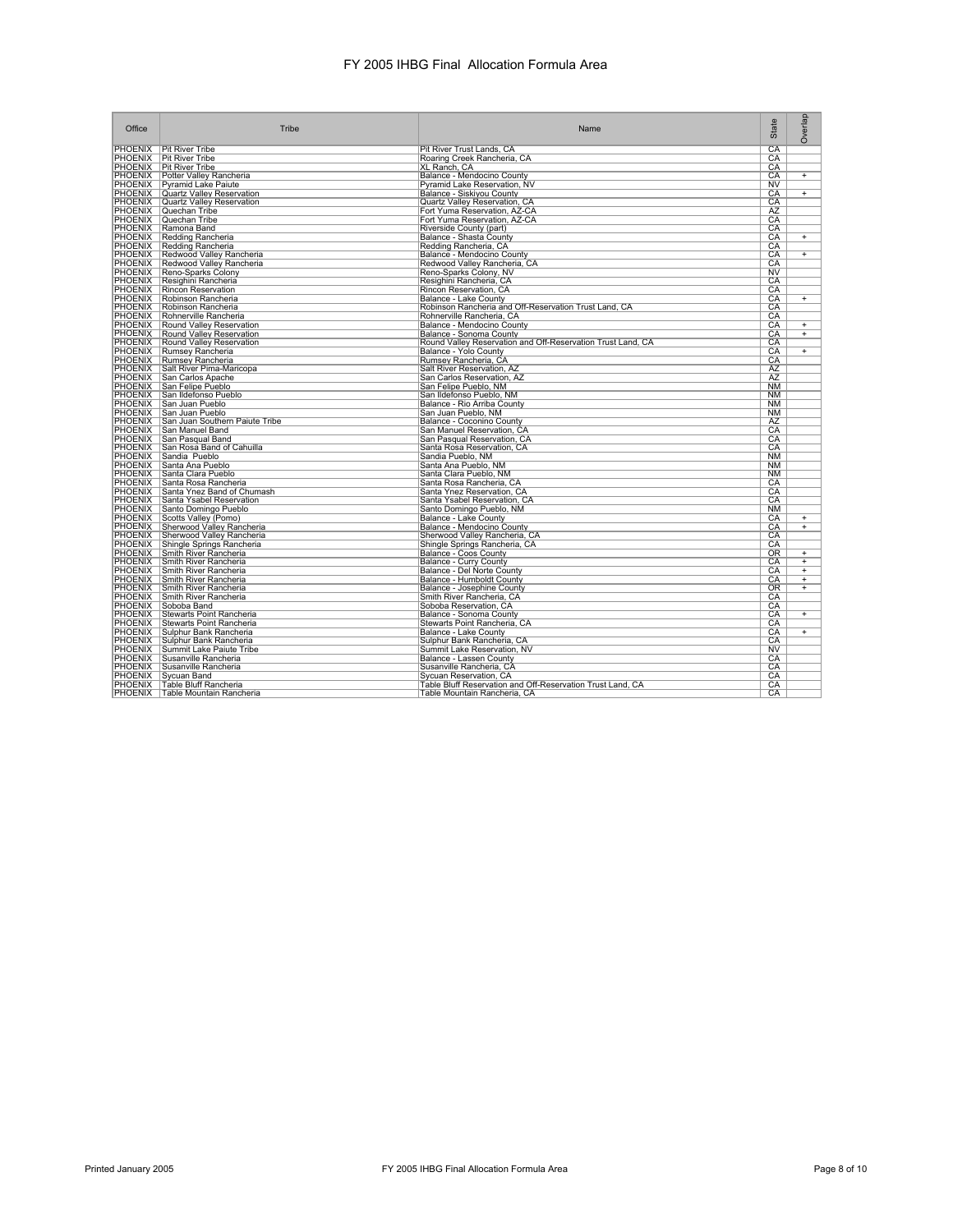| Office                                   | Tribe                                                                                                                                                                                                                                      | Name                                                                                                             | State                        | Overlap         |
|------------------------------------------|--------------------------------------------------------------------------------------------------------------------------------------------------------------------------------------------------------------------------------------------|------------------------------------------------------------------------------------------------------------------|------------------------------|-----------------|
|                                          |                                                                                                                                                                                                                                            | Taos Pueblo and Off-Reservation Trust Land, NM                                                                   | $\overline{\text{NM}}$       |                 |
|                                          |                                                                                                                                                                                                                                            | Battle Mountain Reservation, NV                                                                                  | <b>NV</b>                    |                 |
|                                          |                                                                                                                                                                                                                                            | Elko Colony, NV<br>South Fork Reservation and Off-Reservation Trust Land, NV                                     | N <sub>V</sub><br>NV         |                 |
|                                          | PHOENIX Taos Pueblo<br>PHOENIX Te-Moak<br>PHOENIX Te-Moak<br>PHOENIX Te-Moak<br>PHOENIX Tesuque Pueblo<br>PHOENIX Tesuque Pueblo<br>PHOENIX Tesuque Pueblo<br>PHOENIX Tento Angeha of Arizona                                              | Wells Colony, NV                                                                                                 | N <sub>V</sub>               |                 |
|                                          |                                                                                                                                                                                                                                            | Tesuque Pueblo and Off-Reservation Trust Land, NM                                                                | <b>NM</b>                    |                 |
|                                          | PHOENIX   Tonto Apache of Arizona<br>PHOENIX   Tonto Apache of Arizona<br>PHOENIX   Torres-Martinez Band of Cahuilla<br>PHOENIX   Trinidad Rancheria<br>PHOENIX   Tulomne Rancheria<br>PHOENIX   Tulomne Rancheria<br>PHOENIX   Tulomne Ra | Tohono O'odham Reservation and Off-Reservation Trust Land, AZ<br>Payson (Yavapai-Apache) Community, AZ           | $\overline{AZ}$<br><u>AZ</u> |                 |
|                                          |                                                                                                                                                                                                                                            | Torres-Martinez Reservation, CA                                                                                  | CA                           |                 |
|                                          |                                                                                                                                                                                                                                            | Trinidad Rancheria and Off-Reservation Trust Land, CA                                                            | CA                           |                 |
|                                          |                                                                                                                                                                                                                                            | Tule River Reservation, CA                                                                                       | CA<br>CA                     |                 |
|                                          |                                                                                                                                                                                                                                            | Balance - Tuolumne County<br>Tuolumne Rancheria and Off-Reservation Trust Land, CA                               | CA                           |                 |
|                                          | <b>PHOENIX</b> Twenty Nine Palms Band                                                                                                                                                                                                      | Riverside County (part)<br>San Bernardino County (part)<br>Balance - Lake County                                 | CA                           |                 |
|                                          |                                                                                                                                                                                                                                            |                                                                                                                  | $\frac{CA}{CA}$              | Ŧ               |
|                                          | <b>PHOENIX Twenty Nine Palms Band<br/>PHOENIX   Upper Lake Rancheria<br/>PHOENIX   Upper Lake Rancheria<br/>PHOENIX   Upu Utu Gwaiti Paiute<br/>PHOENIX   Viejas Group of Capitan C</b>                                                    | Upper Lake Rancheria, CA                                                                                         | CA                           |                 |
|                                          |                                                                                                                                                                                                                                            | Benton Paiute Reservation, CA                                                                                    | CA                           |                 |
|                                          | Viejas Group of Capitan Grande<br>PHOENIX Walker River Paiute Tribe                                                                                                                                                                        | Viejas Rancheria, CA<br><b>Walker River Reservation, NV</b>                                                      | CA<br>$\overline{\text{NV}}$ |                 |
|                                          |                                                                                                                                                                                                                                            | Carson Colony, NV                                                                                                | NV                           |                 |
|                                          | <b>PHOENIX Watshoe Tribe<br/>PHOENIX Washoe Tribe<br/>PHOENIX Washoe Tribe<br/>PHOENIX Washoe Tribe</b>                                                                                                                                    | Dresslerville Colony, NV                                                                                         | NV                           |                 |
|                                          |                                                                                                                                                                                                                                            | Stewart Community, NV                                                                                            | $\overline{\text{NV}}$       |                 |
|                                          |                                                                                                                                                                                                                                            | Woodfords Community, CA<br>Fort Apache Reservation, AZ                                                           | CA<br>AZ                     |                 |
|                                          | PHOENIX Waster The Mundain Apache (Fort Apache)<br>PHOENIX Winnemucca Colony<br>PHOENIX Yavapai-Apache (Camp Verde)                                                                                                                        | Winnemucca Colony, NV                                                                                            | N <sub>V</sub>               |                 |
|                                          |                                                                                                                                                                                                                                            | Camp Verde Reservation, AZ                                                                                       | AZ                           |                 |
|                                          | <b>PHOENIX Payapai-Prescott</b><br>PHOENIX Yerington Paiute Tribe<br>PHOENIX Yerington Paiute Tribe<br>PHOENIX Yomba Shoshone Tribe                                                                                                        | Yavapai Reservation, AZ                                                                                          | <b>AZ</b>                    |                 |
|                                          |                                                                                                                                                                                                                                            | Campbell Ranch, NV<br>Yerington Colony, NV                                                                       | NV<br>N <sub>V</sub>         |                 |
|                                          |                                                                                                                                                                                                                                            | Yomba Reservation, NV                                                                                            | <b>NV</b>                    |                 |
|                                          | PHOENIX Yomba Shosho<br>PHOENIX Ysleta Del Sur<br>PHOENIX Ysleta Del Sur<br>PHOENIX Yurok Tribe<br>PHOENIX Yurok Tribe<br>PHOENIX Yurok Tribe<br>PHOENIX Yurok Tribe<br>PHOENIX 72.01 Tribe                                                | Balance - El Paso County                                                                                         | $\frac{TX}{TX}$              |                 |
|                                          |                                                                                                                                                                                                                                            | Balance - Hudspeth County<br>Ysleta Del Sur Pueblo and Off-Reservation Trust Land, TX                            | TX                           |                 |
|                                          |                                                                                                                                                                                                                                            | Balance - Del Norte County                                                                                       | CA                           | $\ddot{}$       |
|                                          |                                                                                                                                                                                                                                            | Balance - Humboldt County                                                                                        | CA                           | Ŧ               |
|                                          |                                                                                                                                                                                                                                            | Yurok Reservation, CA<br>Zia Pueblo and Off-Reservation Trust Land, NM                                           | CA<br><b>NM</b>              |                 |
|                                          |                                                                                                                                                                                                                                            |                                                                                                                  | AZ                           |                 |
| PHOENIX Zuni Tribe<br>PHOENIX Zuni Tribe |                                                                                                                                                                                                                                            | Zuni Reservation and Off-Reservation Trust Land, AZ-NM<br>Zuni Reservation and Off-Reservation Trust Land, AZ-NM | NM                           |                 |
| <b>SEATTLE</b>                           | <b>Burns-Paiute Colony</b>                                                                                                                                                                                                                 | <b>Balance - Harney County</b>                                                                                   | OR<br>OR                     |                 |
| <b>SEATTLE</b><br>SEATTLE                | Burns-Paiute Colony<br><b>Chehalis Confederated Tribes</b>                                                                                                                                                                                 | Burns Paiute Colony and Off-Reservation Trust Land, OR<br>Chehalis Reservation, WA                               | <b>WA</b>                    |                 |
| <b>SEATTLE</b>                           | Coeur D'Alene Tribe                                                                                                                                                                                                                        | Coeur d'Alene Reservation, ID                                                                                    | $\overline{ID}$              |                 |
| <b>SEATTLE</b>                           | <b>Colville Confederated Tribes</b>                                                                                                                                                                                                        | Colville Reservation and Off-Reservation Trust Land, WA                                                          | <b>WA</b>                    |                 |
| <b>SEATTLE</b><br><b>SEATTLE</b>         | <b>Coos Bay Confederated Tribes</b>                                                                                                                                                                                                        | Balance - Coos County<br>Balance - Curry County                                                                  | <b>OR</b><br>CA              | $\overline{+}$  |
| <b>SEATTLE</b>                           | Coos Bay Confederated Tribes<br>Coos Bay Confederated Tribes                                                                                                                                                                               | <b>Balance - Douglas County</b>                                                                                  | OR                           |                 |
| <b>SEATTLE</b>                           | Coos Bay Confederated Tribes<br> Coos Bay Confederated Tribes                                                                                                                                                                              | Balance - Lane County<br>Balance - Lincoln County                                                                | OR                           |                 |
| <b>SEATTLE</b><br><b>SEATTLE</b>         | <b>Coos Bay Confederated Tribes</b>                                                                                                                                                                                                        | Coos, Lower Umpqua, and Siuslaw Res. and Off-Res. Trust Land, OR                                                 | $\overline{OR}$<br><b>OR</b> |                 |
| <b>SEATTLE</b>                           | Coquille Indian Tribe                                                                                                                                                                                                                      | Balance - Coos County                                                                                            | <b>OR</b>                    | $+$             |
| SEATTLE<br>SEATTLE                       | Coquille Indian Tribe                                                                                                                                                                                                                      | Balance - Curry County<br>Balance - Douglas County                                                               | <b>OR</b>                    | $+$<br>+<br>+   |
| <b>SEATTLE</b>                           | Coquille Indian Tribe<br>Coquille Indian Tribe                                                                                                                                                                                             | Balance - Jackson County                                                                                         | OR<br>0R                     |                 |
| <b>SEATTLE</b>                           | Coquille Indian Tribe                                                                                                                                                                                                                      | Balance - Lane County                                                                                            | <b>OR</b>                    |                 |
| <b>SEATTLE</b>                           | Coquille Indian Tribe                                                                                                                                                                                                                      | Coquille Reservation and Off-Reservation Trust Land, OR                                                          | OR                           |                 |
| SEATTLE<br>SEATTLE                       | Coquille Indian Tribe                                                                                                                                                                                                                      | ille Reservation and Off-Reservation Trust Land, OR                                                              | <b>OR</b>                    | $+$ + $+$ + $+$ |
| SEATTLE                                  | Cow Creek Tribes<br><b>Cow Creek Tribes</b>                                                                                                                                                                                                | Balance - Coos County<br>Balance - Deschutes County                                                              | OR.<br>OR                    |                 |
| <b>SEATTLE</b>                           | <b>Cow Creek Tribes</b>                                                                                                                                                                                                                    | <b>Balance - Douglas County</b>                                                                                  | $\overline{\text{OR}}$       |                 |
| <b>SEATTLE</b>                           | <b>Cow Creek Tribes</b>                                                                                                                                                                                                                    | Balance - Jackson County                                                                                         | OR                           |                 |
| SEATTLE<br>SEATTLE                       | <b>Cow Creek Tribes</b><br><b>Cow Creek Tribes</b>                                                                                                                                                                                         | Balance - Josephine County<br>Balance - Klamath County                                                           | <b>OR</b><br>OR              |                 |
| <b>SEATTLE</b>                           | <b>Cow Creek Tribes</b>                                                                                                                                                                                                                    | <b>Balance - Lane County</b>                                                                                     | OR                           | $+$             |
| SEATTLE                                  | <b>Cow Creek Tribes</b>                                                                                                                                                                                                                    | Cow Creek Reservation, SD<br>Balance - Clark County                                                              | OR                           |                 |
| <b>SEATTLE</b><br><b>SEATTLE</b>         | Cowlitz Tribe<br><b>Cowlitz Tribe</b>                                                                                                                                                                                                      | <b>Balance - Cowlitz County</b>                                                                                  | <b>WA</b><br><b>WA</b>       |                 |
| <b>SEATTLE</b>                           | <b>Cowlitz Tribe</b>                                                                                                                                                                                                                       | <b>Balance - Lewis County</b>                                                                                    | WA                           |                 |
| <b>SEATTLE</b>                           | <b>Cowlitz Tribe</b>                                                                                                                                                                                                                       | Balance - Skamania County<br>Fort Hall Reservation and Off-Reservation Trust Land, ID                            | <b>WA</b>                    |                 |
| <b>SEATTLE</b>                           | Fort Hall Shoshone-Bannock                                                                                                                                                                                                                 |                                                                                                                  | $\overline{ID}$              |                 |
| <b>SEATTLE</b><br><b>SEATTLE</b>         | <b>Grand Ronde Confederated Tribes</b>                                                                                                                                                                                                     | Balance - Marion County<br>Balance - Multnomah County                                                            | OR<br><b>OR</b>              | $^{+}$          |
| <b>SEATTLE</b>                           | Grand Ronde Confederated Tribes<br>Grand Ronde Confederated Tribes                                                                                                                                                                         | Balance - Polk County                                                                                            | OR                           | $\frac{+}{+}$   |
| <b>SEATTLE</b>                           | <b>Grand Ronde Confederated Tribes</b>                                                                                                                                                                                                     | <b>Balance - Tillamook County</b>                                                                                | $\overline{\text{OR}}$       | $+$             |
| <b>SEATTLE</b><br><b>SEATTLE</b>         | <b>Grand Ronde Confederated Tribes</b><br><b>Grand Ronde Confederated Tribes</b>                                                                                                                                                           | Balance - Washington County<br>Balance - Yamhill County                                                          | OR<br><b>OR</b>              | $\frac{+}{+}$   |
| <b>SEATTLE</b>                           | <b>Grand Ronde Confederated Tribes</b>                                                                                                                                                                                                     | Grand Ronde Reservation, OR                                                                                      | OR                           |                 |
| SEATTLE                                  | Hoh Indian Tribe                                                                                                                                                                                                                           | Balance - Clallam County                                                                                         | WA                           | $\ddot{}$       |
| <b>SEATTLE</b>                           | Hoh Indian Tribe                                                                                                                                                                                                                           | Balance - Grays Harbor County                                                                                    | <b>WA</b>                    | $\overline{+}$  |
| <b>SEATTLE</b><br>SEATTLE                | Hoh Indian Tribe<br>Jamestown S'Klallam Tribe                                                                                                                                                                                              | Hoh Reservation, WA<br>Balance - Clallam County                                                                  | <b>WA</b><br><b>WA</b>       | $\overline{+}$  |
| <b>SEATTLE</b>                           | Jamestown S'Klallam Tribe                                                                                                                                                                                                                  | Balance - Jefferson County                                                                                       | <b>WA</b>                    | $+$             |
| <b>SEATTLE</b>                           | Jamestown S'Klallam Tribe                                                                                                                                                                                                                  | Jamestown S'Klallam Reservation and Off-Reservation Trust Land, WA                                               | <b>WA</b>                    |                 |